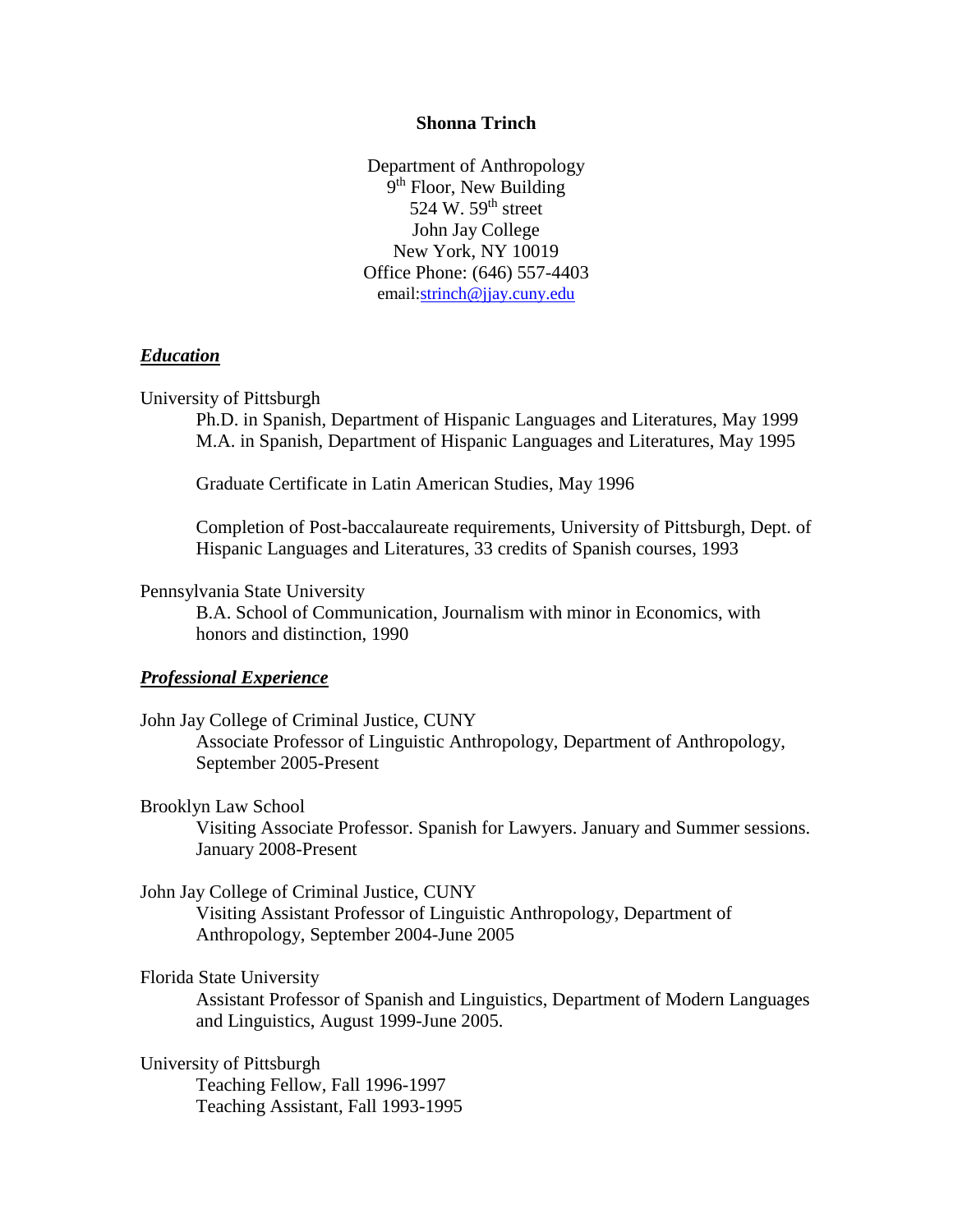Assistant Director of Undergraduate Trip to Argentina, Spring-Summer 1995

- Latin American Literary Review and Press, Pittsburgh, PA Staff Assistant, Summer, 1994
- Grove City School District, Grove City, PA Spanish Curriculum Coordinator for Elementary Program, Summer 1994
- Colegio de la Asunción, Ponferrada, Spain English Teacher, Grades 5-8, 1991-1992

The Herald Newspaper, Sharon PA. News Reporting Intern, Summer 1989

## *Courses Taught and Scheduled to Teach at Both Graduate and Undergraduate Levels*

| 2016-2017 | (1) ISP 334: Gender, Sex and Justice (2 sections) with Professor Barbara<br>Cassidy), (2) Sex and Culture with strong research component (4<br>sections), (3) Language and Culture (1 section)                                                                                                                                                      |
|-----------|-----------------------------------------------------------------------------------------------------------------------------------------------------------------------------------------------------------------------------------------------------------------------------------------------------------------------------------------------------|
| 2015-2016 | (1) ISP: Gender, Sex and Justice (2 sections) with Professor Barbara<br>Cassidy), (2) Sex and Culture with strong research component (4<br>sections), (3) Language and Culture (1 section)                                                                                                                                                          |
| 2014-2015 | (1) ISP: Moral and Legal Dilemmas (2) sections with Professor Barbara<br>Cassidy) (2) Sex and Culture with strong research component (2 sections),<br>(3) Language and Culture (1 section)                                                                                                                                                          |
| 2012-2013 | (1) ISP: Seeing Rape (1 section with Professor Barbara Cassidy) (2) Sex<br>and Culture with strong research component (4 sections); (3) Forensic<br>Linguistics (1 section)                                                                                                                                                                         |
| 2011-2012 | $(1)$ Sex and Culture with strong research component (5 sections); (2)<br>Forensic Linguistics (1 section)                                                                                                                                                                                                                                          |
| 2010-2011 | (1) The Letter of the Law, Interdisciplinary Studies Department (6 credit-<br>rotation, ISP) with Professors Valerie Allen and Shirley Sarna, (2) Says<br>Who? The production of truth, (6 credit rotation) ISP with Professors<br>Allen and Sarna (2) Sex and Culture, with strong research component (2)<br>sections), Department of Anthropology |
| 2009-2010 | (1) Sex and Culture, with strong research component (2) Introduction to<br><b>Cultural Anthropology</b>                                                                                                                                                                                                                                             |
| 2008-2009 | (1) Sex and Culture, (2) Forensic Linguistics, (3) Introduction to Cultural<br>Anthropology                                                                                                                                                                                                                                                         |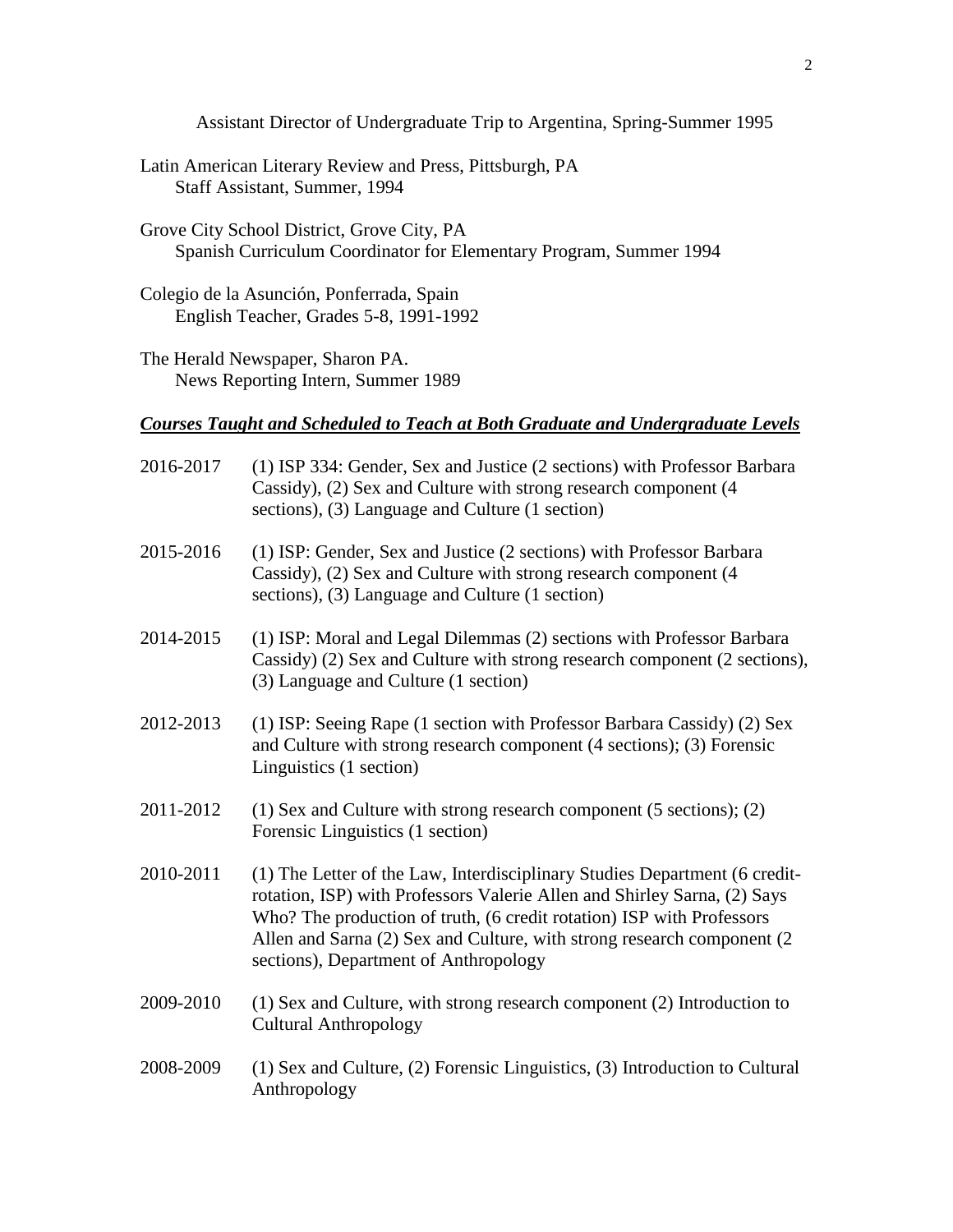| 2007-2008           | (1) Core Course in Linguistic Anthropology, CUNY Graduate Center, (2)<br>Sex and Culture                                                                                                                                                                                                                                                                |
|---------------------|---------------------------------------------------------------------------------------------------------------------------------------------------------------------------------------------------------------------------------------------------------------------------------------------------------------------------------------------------------|
| 2006-2007           | $(1)$ Sex and Culture, $(2)$ American Cultural Pluralism and the Law, $(3)$<br>Forensic Linguistics, Department of Anthropology, John Jay College of<br><b>Criminal Justice</b>                                                                                                                                                                         |
| 2005-2006           | (1) Introduction to Cultural Anthropology, (2) Sex and Culture,<br>Department of Anthropology, John Jay College of Criminal Justice                                                                                                                                                                                                                     |
| 2004-2005           | (1) Introduction to Cultural Anthropology and (2) Sex and Culture,<br>Department of Anthropology, John Jay College of Criminal Justice.                                                                                                                                                                                                                 |
| 1999-2003           | (1) Spanish in Society, (2) Introduction to Linguistics and (3) Spanish<br>Phonetics (4) Pragmatics, (5) Discourse and Discrimination: A Pragmatic<br>Approach to Language and Human Rights, (6) Intermediate Spanish, (7)<br>Four Skills Approach to Spanish Conversation, Department of Modern<br>Languages and Linguistics, Florida State University |
| 1994-1999           | (1) Beginning Spanish I, II, and III, (2) Spanish for graduate reading<br>knowledge, (3) Research Methods and Proposal Writing, Department of<br>Hispanic Languages and Literatures and Center for Latin American<br>Studies, University of Pittsburgh                                                                                                  |
| <b>Publications</b> |                                                                                                                                                                                                                                                                                                                                                         |

## **BOOKS:**

Latinas' narratives of domestic abuse: Discrepant versions of violence. Amsterdam and Philadelphia: John Benjamins Publishing Corporation, November 2003.

This book examines the discourse of Latina survivors of domestic violence in the U.S. Legal System in order to understand how stories evolve and change as victims of crime must narrate past events to institutional authorities.

## **PEER-REVIEWED, REFEREED ARTICLES:**

- 1. "When the Street Disappears: Eminent Domain, Redevelopment and the Dissociative State," revised and resubmitted to Journal of Political and Legal Anthropology, December 23, 2916, with Edward Snajdr.
- 2. "What the signs say: Gentrification and the disappearance of capitalism without distinction in Brooklyn," Journal of Sociolinguistics, 2016: 1-26, with Edward Snajdr.
- 3. "De-authorizing rape narrators: Stance, taboo and privatizing the public secret. Journal of Language Aggression and Conflict, 2014, 2(2): 204-225.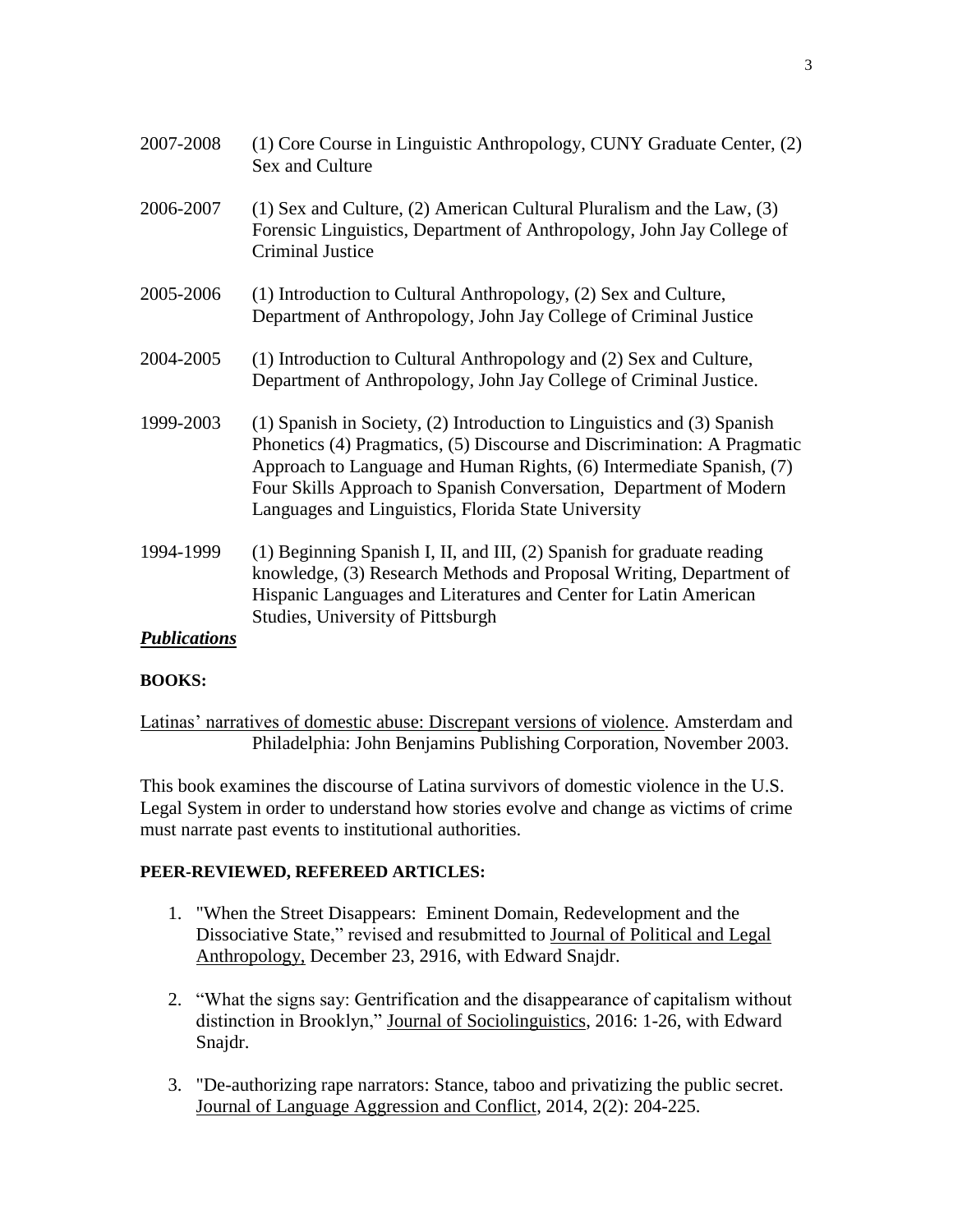- 4. "Forging violence against women: Documents reveal regimes of family in intimate-partner abuse. Law, Culture and the Humanities, 2011, 7(3): 393 - 411.
- 5. "Risky subjects: Narrative, literary *testimonio* and legal testimony." Dialectical Anthropology, 2010, 34(2):179-204.
- 6. "Deconstructing the "stakes" in high stakes gatekeeping interviews: Battered women and narration. Journal of Pragmatics, 2007, 39(11):1895-1918.
- 7. "Bilingualism and representation: Locating Spanish-English contact in legal institutional memory." Language in Society, 2006, 35(4):559-593.
- 8. "The Acquisition of Genre and Authority: Latinas, Intertextuality and Violence," The International Journal of Speech, Language and the Law (formerly, Forensic Linguistics) 2005, 12(1): 19-48.
- 9. "Narrating in protective order interviews: A source of interactional trouble," in collaboration with Susan Berk-Seligson. Language in Society, 2002, 31(3):383- 418.
- 10. "The advocate as gatekeeper: The limits of politeness in protective order interviews with Latina survivors of domestic violence." Journal of Sociolinguistics 2001, 5(4):475-506.
- 11. "Managing euphemism and transcending taboos: Negotiating the meaning of sexual assault in Latinas' narratives of domestic violence," Text, 2001, 21(4):567- 610.

## **INVITED BOOK CHAPTERS AND ARTICLES FOR SPECIAL JOURNAL EDITIONS:**

- 1. "Recalling rape: Moving beyond what we know." Legal-Lay Communication: Textual Travel in the Legal Process, 2013, Chris Heffer, Frances Rock, John Conley (eds.), Oxford University Press, pps 288-306.
- 2. "Disappearing Discourse: Performative texts and identity in legal contexts." Critical Inquiry in Language Studies, 2010, 7(2) 207-229.
- 3. "Teaching reading, writing, speaking and risk: Dialoguing with Eades, French and Lecuna." Dialectical Anthropology, 2010, 34(2): 179-204.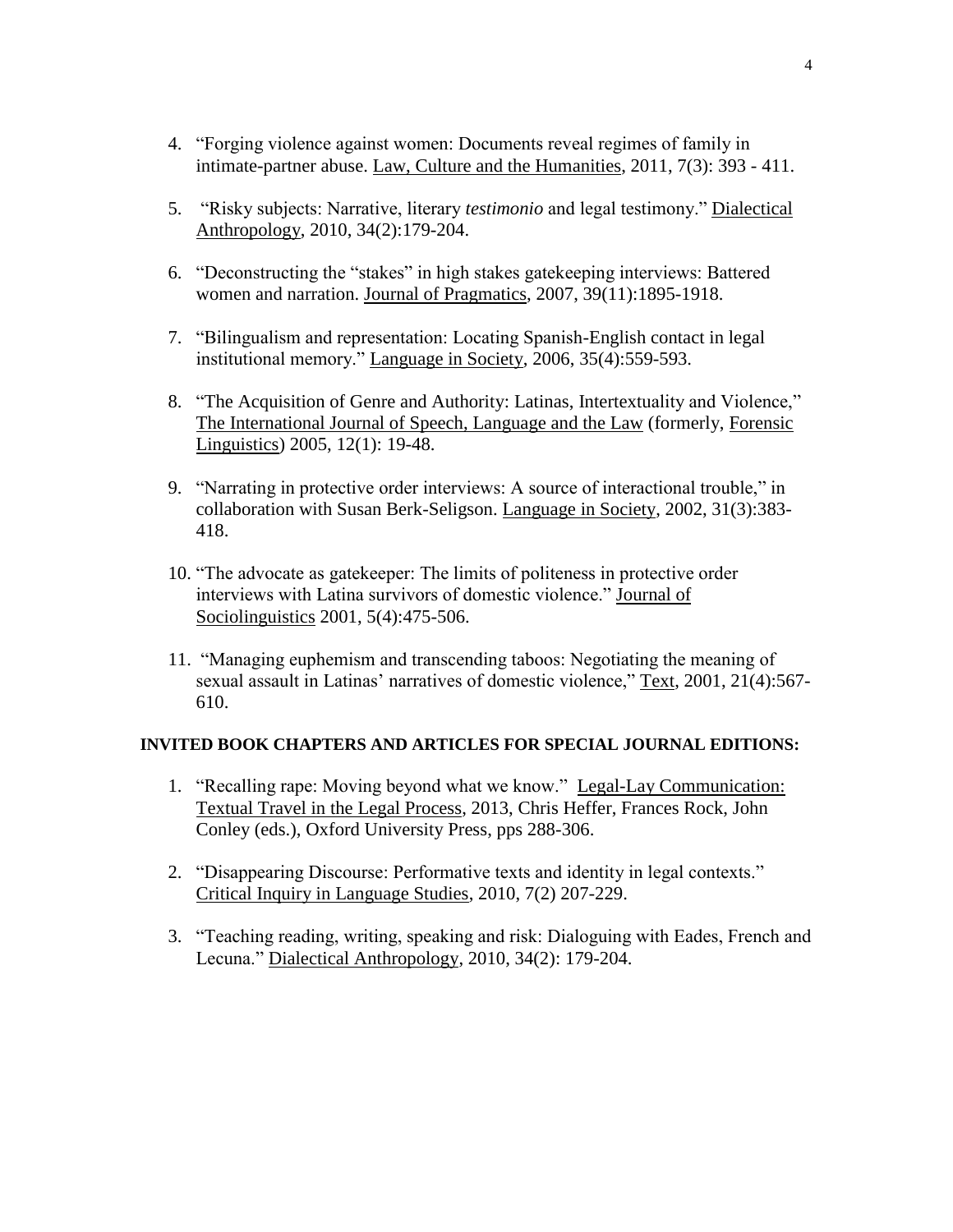#### **OTHER PUBLICATIONS:**

"What the Brownstones Say: Surveying Place in Brooklyn." *Anthropology News*, March 2011, with Edward Snajdr.

"The pragmatic use of gender in Latina women's narratives of abuse." *International Journal of Speech, Language and the Law*, 2007, 14(2):51-83. Reprinted in Routeledge *Language and Gender,* reader, *Language and Gender,* edited by Susan Ehrlich (November 2007).

"Language Weapons Past and Present." *Anthropology News*. November, 2005, 45(8): 12.

- "Hispanic/Latino", 1000-word entry for *Encyclopedia of Rape*, Merril Smith (ed.). (2004), Greenwood Press.
- "Battered women", 1500-word entry for *Encyclopedia of Rape*, Merril Smith (ed.). (2004), Greenwood Press.

#### **BOOK REVIEWS:**

- Book Review for The International Journal of Speech, Language and the Law (2008), 5(2): 287-292. *The Language of Sexual Crime*, Janet Cotterill (ed.). Pallgrave Macmillan, Janet Cotterill.
- Book Review for Forensic Linguistics: The International Journal of Speech, Language and the Law 2002, 9(2): 239-245. *Representing Rape: Language and Sexual Consent*. Routledge, Susan Ehrlich.
- Book Review for *Journal of Sociolinguistics* 2004, 8(4): 595-600. *Masking Terror: How Women Contain Violence in Southern Sri Lanka*. University of Pennsylvania Press. Alex Argenti-Pillen.

Manuscripts Under Review and/or In Preparation for Submission:

- 1. "Deep Word Play: Place Registers in Gentrifying Brooklyn," manuscript with Edward Snajdr.
- 2. "Baby/Mama in the nabe: Using race as cover to create space for women in Brooklyn's gentrification project," with Edward Snajdr manunscript in preparation for *Signs*.

## *Conference papers, creative work and panels*

**2017 "**Deep Word Play: Gentrification, Social Hierarchy and Cover," a paper to be presented at the 9<sup>th</sup> Linguistic Landscapes International Workshop, University of Luxebourg, Luxembourg, March 29-31.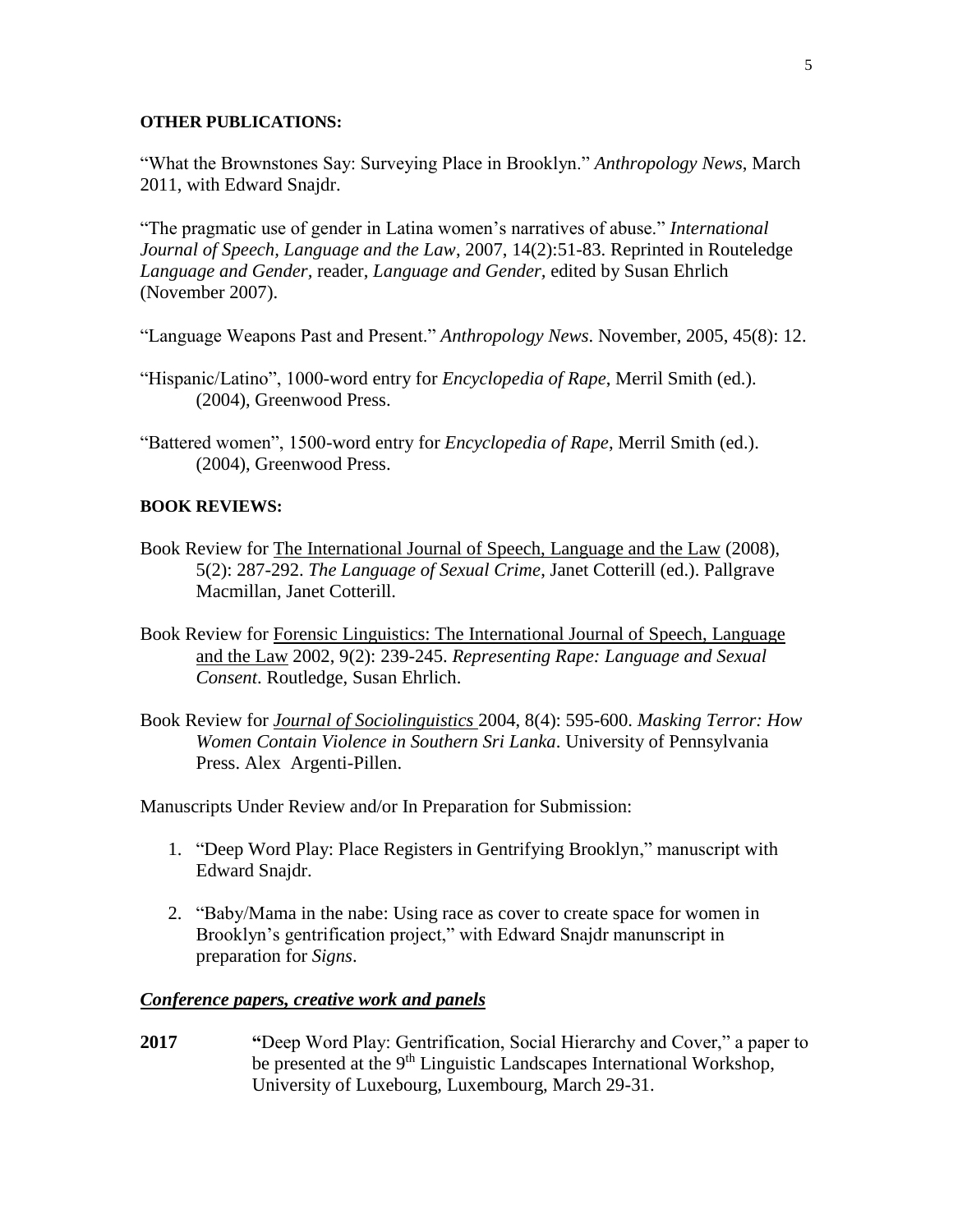|      | "Staging Rape," Producer, Director, Facilitator of student-playwrights'<br>plays to be performed in a staged reading in the Gerald Lynch Theater,<br>John Jay College, March 17, 18, 19.                                                                                                                                                                         |
|------|------------------------------------------------------------------------------------------------------------------------------------------------------------------------------------------------------------------------------------------------------------------------------------------------------------------------------------------------------------------|
| 2016 | "This is What the Signs Say: Exclusivity vs. Inclusion." Paper presented<br>on Executive panel, "Yes. We're Open!" New Evidence, Accidents, and<br>Discoveries Through Collaborative Ethnography of Place-Making in<br>Brooklyn, at the 115 <sup>th</sup> annual meeting of the Association of American<br>Anthropologists, Minneapolis, Minnesota, November 16. |
|      | "Staging Rape," Producer, Director, Facilitator of student-playwright<br>plays with Barbara Cassidy to be performed in a staged reading in the<br>Black Box Theater, John Jay College, May 17 and 19.                                                                                                                                                            |
|      | "Yes, We're Open! Storefront Design for Collaborative Ethnography of<br>Place-Making in Brooklyn" a performance presented with Edward Snajdr<br>at the Society for Cultural Anthropology 2016 Spring Meeting at Cornell<br>University, Ithaca, New York, May 13-14.                                                                                              |
|      | "Seeing Rape, Staging Rape," a paper presented on the panel, "Applying"<br>Anthropology to Promote Gender Equality and Address Sexual Assault on<br>University Campuses, at the Society for Applied Anthropology's annual<br>meetings in Vancouver, Canada, March 29-April 2.                                                                                    |
| 2015 | "Big and Small Moves: Family, Mega-Development and Undervalued<br>Brooklyn," paper presented on panel Neoliberal Moves: Urban<br>Transformations, Reflexivity and "Native" Anthropologists co-organized<br>with Edward Snajdr for the American Anthropological Association's<br>annual conference in Denver, CO, November 18, 2015.                              |
|      | "Staging Rape: Six Plays, One Theme," Producer, Director, Facilitator of<br>student-playwright plays to be performed in a staged reading in the Black<br>Box Theater, John Jay College, May 13, 2015.                                                                                                                                                            |
|      | "Staging Rape: Women's Rights are Human Rights," Producer, Director<br>Facilitator of student-playwrights plays to be performed in a staged<br>reading at JACK Theater in Brooklyn, NY, April 30, 2015.                                                                                                                                                          |
|      | "Gender and Gentrification in Brooklyn, NY," Presented on panel,<br>Postindustrial Counterpublics: Mavericks, Mamas, Markets, and Milk as<br>Sites of Resistance and Transformation, co-organized with Edward Snajdr<br>at the Society for the Anthropology of North America's Conference, John<br>Jay College, April 17.                                        |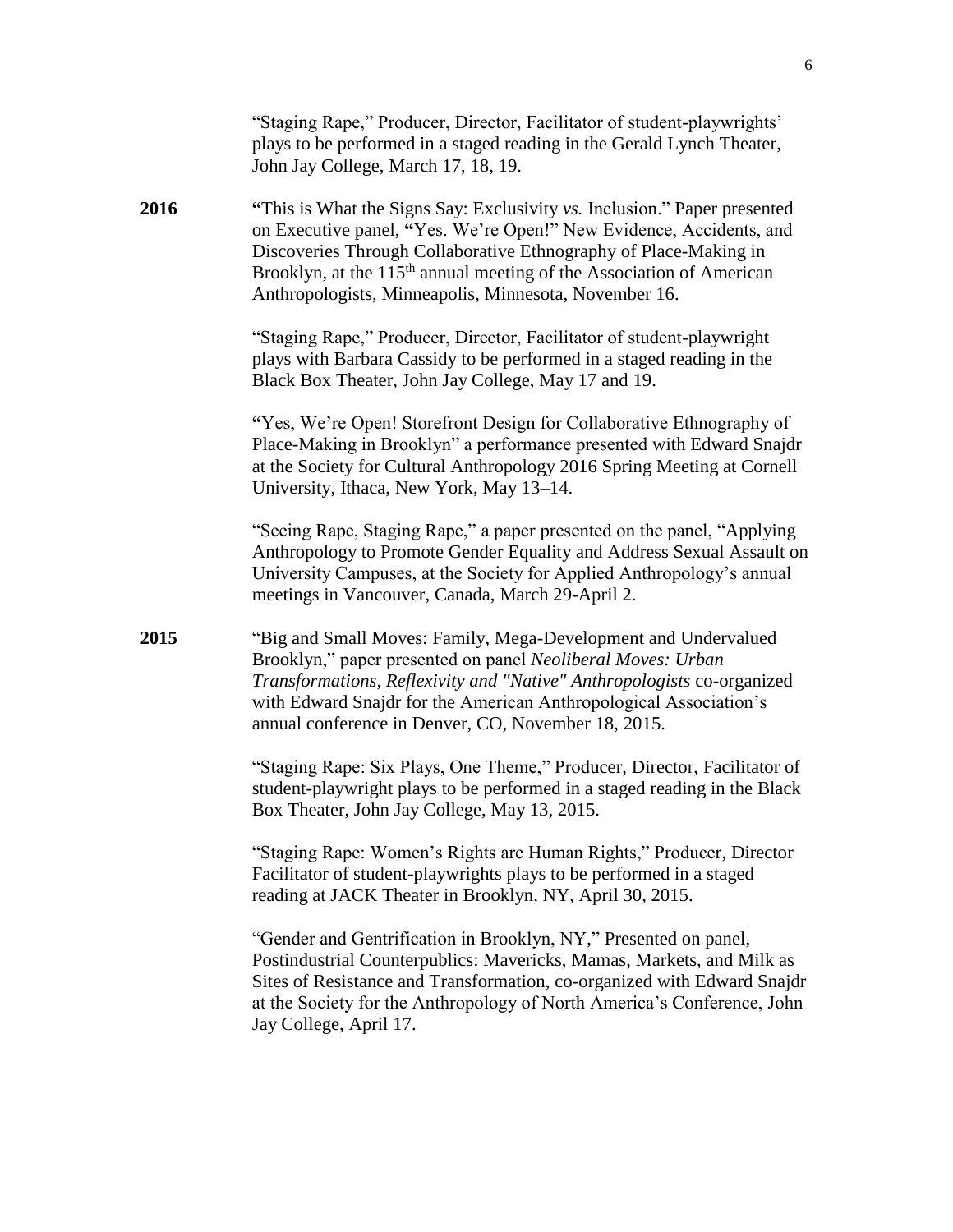**2014 "**Baby/Mama in the Nabe: Deep Word Play Register and the Use of Race to Make Place." Paper presented with Edward Snajdr on Dangerous Intersections Panel, co-organized with Edward Snajdr for the American Anthropology Association's annual meetings in Washington, D.C., December 6.

> **"**Seeing Rape: New Directions in Gender and Discourse Studies," Invited Keynote Speaker, Seminar in English Discourse Analysis: Gender, Inequality and Discourse, University of Valencia, Spain, February 20.

"Rape Taboos, Stance, and the Privatization of the Public Secret." Invited paper for panel, Language aggression against women in the media: Unveiling discourses of gender (in)equalities, *at the* 6<sup>th</sup> International Symposium on Intercultural Cognitive and Social Pragmatics, Seville, Spain, May 10-12.

"Disappearing Acts: The communication of eminent domain in Brooklyn's redevelopment landscape," for panel I am co-organizing with Edward Snajdr, The Just City: The Politics and Power of Representation in Urban Space and Place, John Jay College International Conference, Athens, Greece, June 10-12.

**2013** "*La persona letrada* and the complexity of "basic" skills." Paper presented with Valerie Allen at the 4th World Conference on Learning, Teaching and Educational Leadership, 27-29 October 2013, University of Barcelona, Barcelona, Spain, October 27 – 29.

> **"**Let's see rape, clear and straight." Invited paper presented on the panel, "Discovering and Representing Dangerous Truths" at the John Jay College Performance and Justice Symposium (with Professor Barbara Cassidy and student, Elvira Kirlko, John Jay College, New York, NY on March 14, 2013.

> "Staging rape: Five ten-minute rape plays" produced and co-directed (with Barbara Cassidy), written by undergraduates (Farhana Begum, Josephine Chumpitaz, Liyah Deen, Zakiya Hinds, Elvira Kirilko and Evy Pettit) from our ISP course, "Seeing Rape/Considering Sexual Assault" and read by professional New York City actors in the Black Box Theater for the Performance and Justice Symposium, March 13, 2013.

"Writing on the site: Atlantic Yards, the English of gentrification and Brooklyn's linguistic landscape." Paper presented at the 58<sup>th</sup> International Linguistics Association, Kingsborough Community College, April 12-14, 2013.

"Getting Lettered: The humanness of Language and the 1000-year old technology of writing." Paper presented (with Valerie Allen) at Fairfield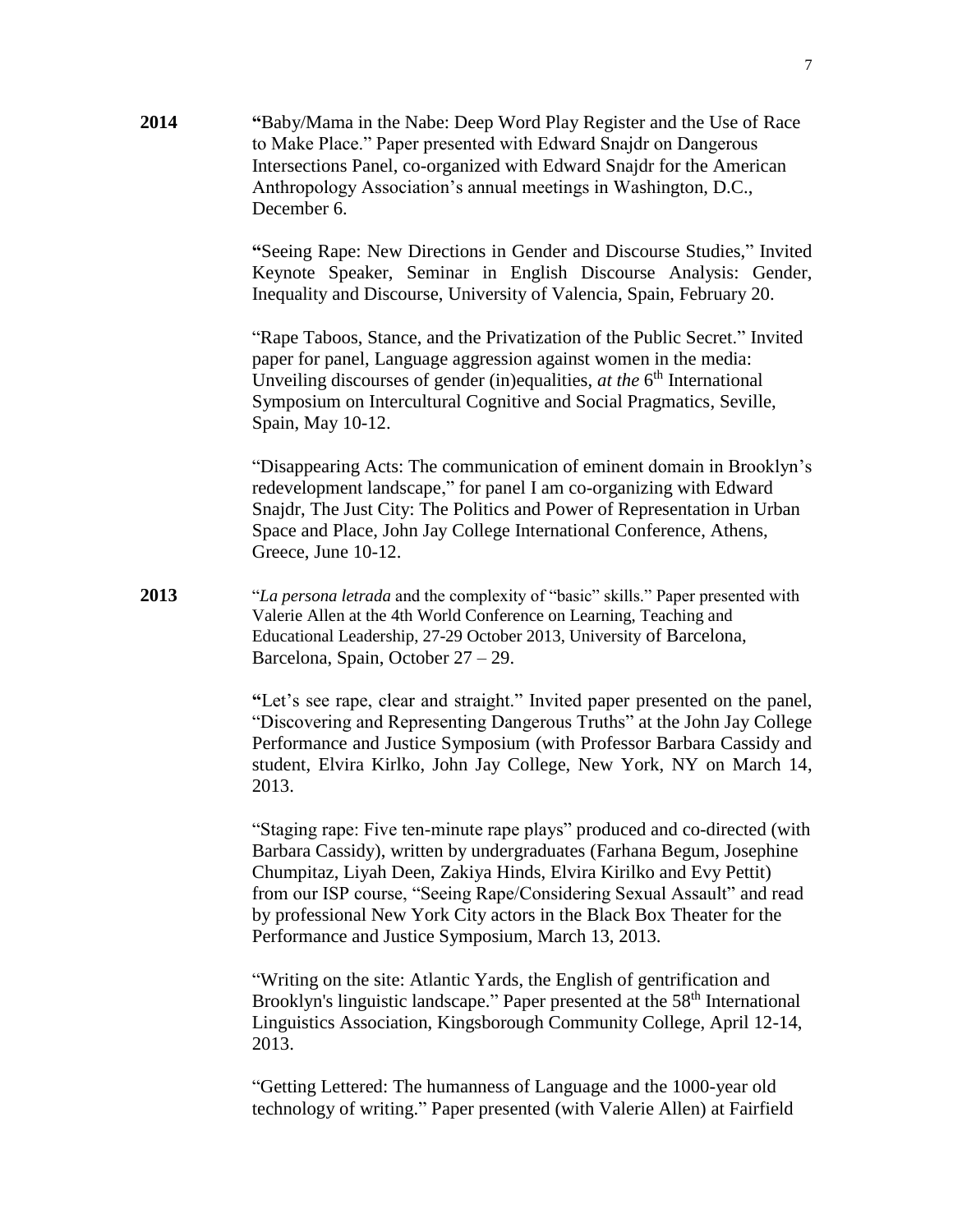|      | University's 12th Annual Conference: Innovative Pedagogy & Course<br>Redesign XII, May 29-31, 2013.                                                                                                                                                                            |
|------|--------------------------------------------------------------------------------------------------------------------------------------------------------------------------------------------------------------------------------------------------------------------------------|
|      | "La persona letrada and the complexity of 'basic' skills." Paper to be<br>presented (with Valerie Allen) at the 4 <sup>th</sup> World Conference on Learning,<br>Teaching and Educational Leadership. Barcelona, Spain, October 27-29.                                         |
| 2012 | "Communication in the absence of bureaucracy: The de-mapping of the<br>street and the nonexistent street-level bureaucrats." Paper presented at the<br>International Linguistic Association (ILA) in New York, NY on April 15,<br>2012.                                        |
|      | "When the street disappears: In search of communication about policy,<br>redevelopment and eminent domain." Paper to be presented at the<br>American Association of Applied Linguistics (AAAL) in Boston, March<br>22, 2012.                                                   |
|      | "Cultural inversions and the meaning of Spanish on the site." Paper<br>presented at the Inter-University Program for Latino Research (IUPLR)<br>Fourth Biennial Conference at John Jay College, February 23-25.                                                                |
| 2011 | "The Birth of the Public: Taking Atlantic Yards from the Sports Pages to<br>the Streets." Paper presented on panel, Publicities of Place, co-organized<br>with Edward Snajdr for the American Anthropological Association's<br>annual meetings in Montreal, November 19, 2011. |
|      | "Writing on the Site: Brooklyn's Linguistic Landscape before Atlantic<br>Yards." Paper presented at the Georgetown University Linguistic<br>Landscape Symposium. April 15, 2011. (This paper was awarded "best<br>paper" prize by conference participants).                    |
| 2010 | "This is Jessica Stern: Privatizing the Public Secret of Rape." Paper<br>presented on panel, Resisting Rape co-organized by Susan Ehrlich and me<br>at the annual meeting of the American Association of Anthropology, New<br>Orleans, November 2010.                          |
|      | "Resisting the rape victim stereotype," with Susan Ehrlich. Paper<br>presented at the International Gender and Language Conference (IGALA<br>6), Tokyo, Japan.                                                                                                                 |
| 2008 | "The Meaning and Importance of Family in Family Violence Cases in the<br>U.S. Legal System." Paper presented at the annual meeting of the<br>American Association of Anthropology, San Francisco, November 2008.                                                               |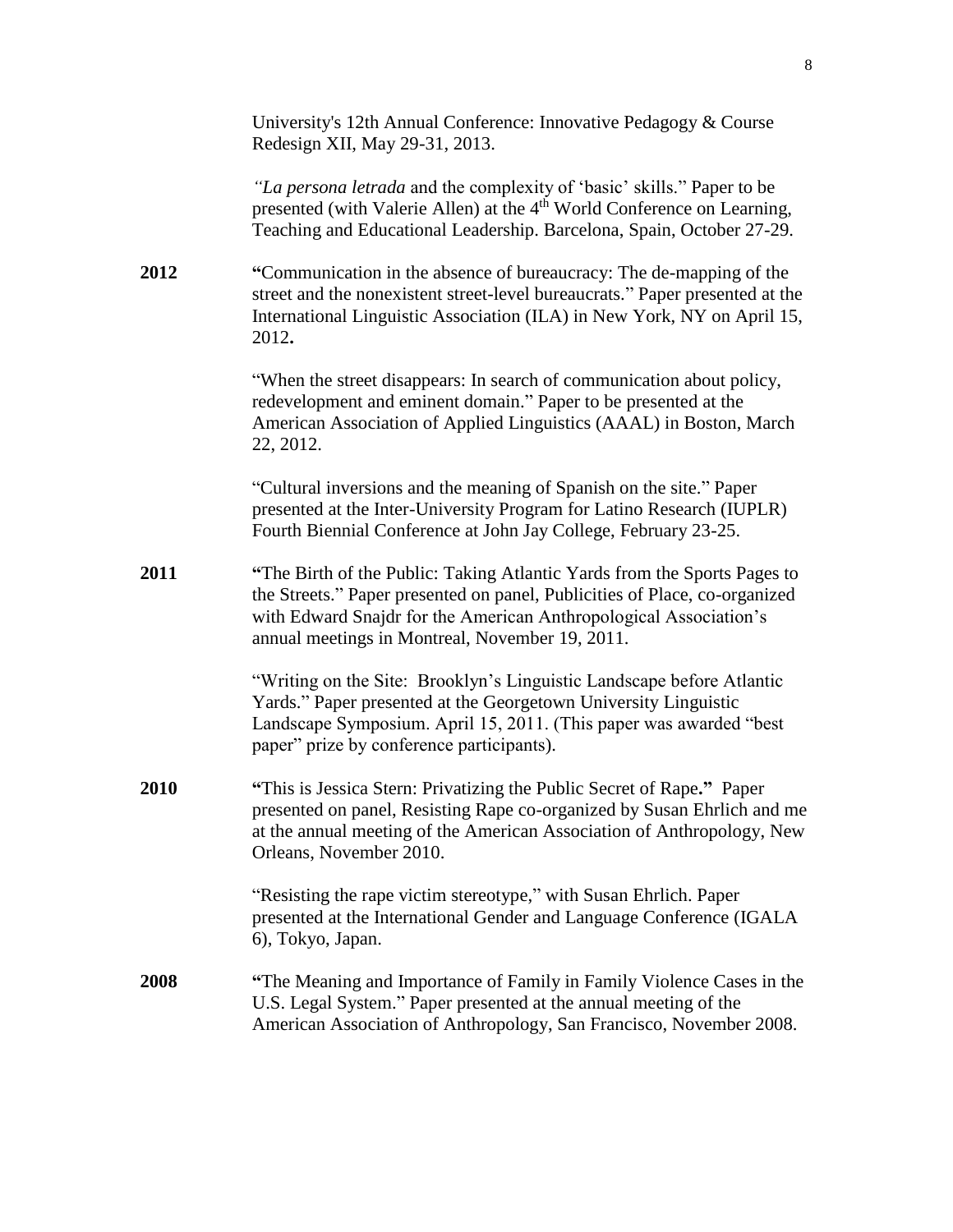|      | "Resisting rape: Rounding out representations of sexual violence." Paper<br>presented at the Law and Society Association Conference, Montreal<br>Canada, May 2008.                                                                                                                                                                                                          |
|------|-----------------------------------------------------------------------------------------------------------------------------------------------------------------------------------------------------------------------------------------------------------------------------------------------------------------------------------------------------------------------------|
|      | "Rape resistance narratives." Paper presented at John Jay College's Justice<br>and Policing in Diverse Societies Conference, Puerto Rico, June 2008.                                                                                                                                                                                                                        |
|      | "Beyond the clash of conceptualizations: Rape, resistance and resilience in<br>protective order interviews." Invited paper presentation at the Cardiff<br>Roundtable in Sociolinguistics on Legal-Lay Communication. Cardiff,<br>Wales, July 2008.                                                                                                                          |
| 2007 | "Resisting rape: Making room for non-victim narratives of sexual abuse."<br>Presented at the American Anthropological Association annual meeting,<br>Washington, D.C., Nov-Dec. 2007.                                                                                                                                                                                       |
|      | "Managing verbal aggression in different narrative genres: Taking the he<br>said/she said story out of the report." To be presented as invited paper at<br>the American Association of Applied Linguistics Annual Conference,<br>Costa Mesa, CA, April 2007.                                                                                                                |
| 2006 | "Disappearing Discourse: The Negotiation of Identity in Domestic<br>Violence Narratives." Presented at the Annual Law and Society<br>Conference, Baltimore, MD, July 7, 2006.                                                                                                                                                                                               |
| 2005 | Language Weapons Past and Present: Theory, Representation and<br>Repercussions. Organized this accepted Executive Panel for Linguistics<br>for American Anthropological Association, November 30-December 4,<br>2005, Washington, D.C.                                                                                                                                      |
|      | "Disappearing Discourse: Language and Identity in Domestic Violence<br>Narratives." Presented on the panel I organized, entitled, Law and<br>Identity: The Linguistic Performance of Police, Judges,<br>Prosecutors, Victims, Perpetrators and Witnesses at the annual<br>International Linguistics Association Conference, held at John<br>Jay College, April 15-17, 2005. |
| 2004 | "Multilingualism and Representation: Traces of Spanish in English<br>Language Institutional Memory." Presented at Law & Society, Chicago,<br>IL May 29-31.                                                                                                                                                                                                                  |
| 2003 | "A pragmatic use of gendered sexualities: Latina women in legal settings."<br>Presented at the special conference: Women's sexualities: Historical,<br>interdisciplinary and international perspectivas, Kinsey Institute, Indiana<br>University November 13-15, 2003.                                                                                                      |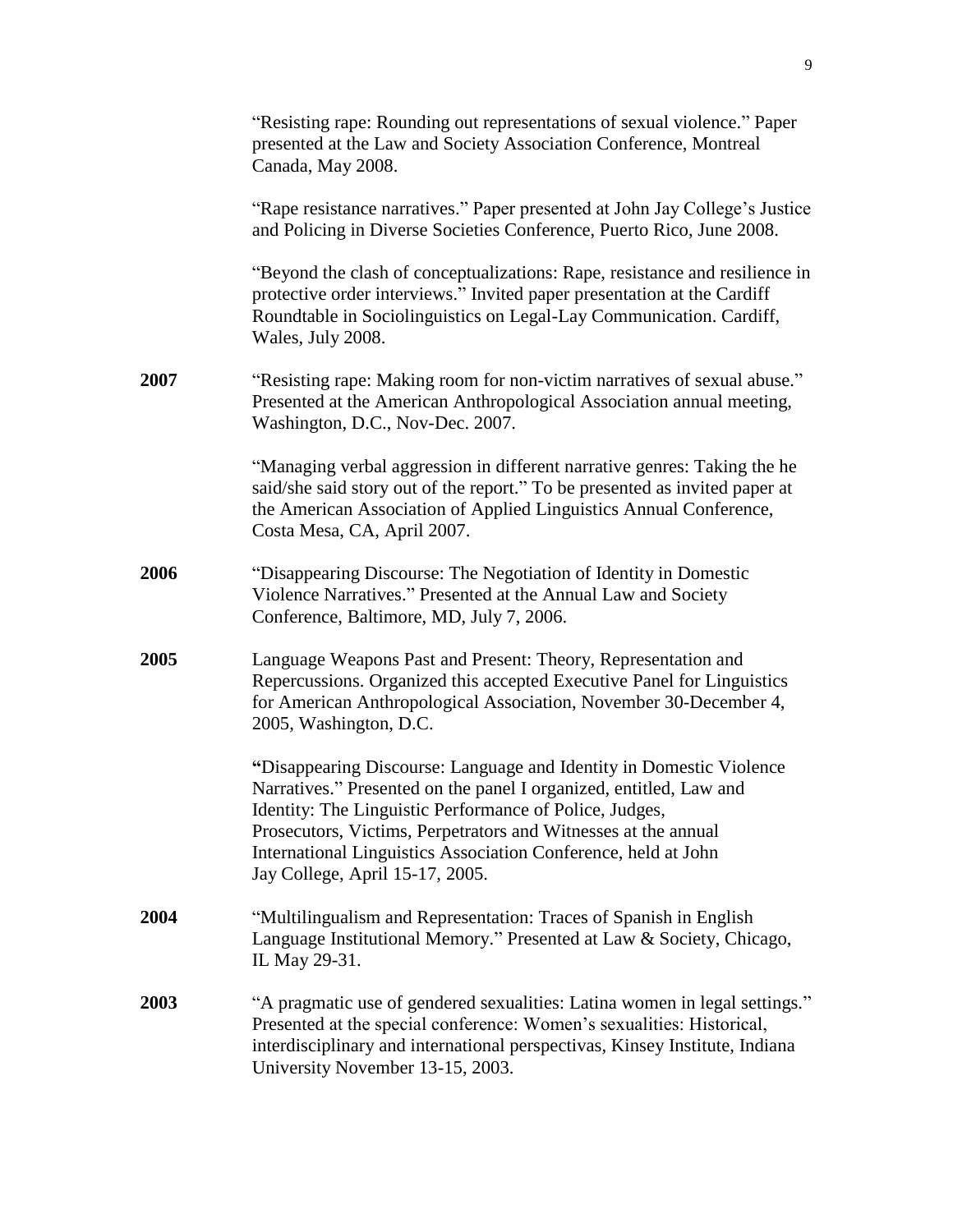|      | "Disfigurement and discrepancy: Truth or consequence in Latinas"<br>narratives of domestic abuse." Presented at 2003 Law and Society<br>Association Conference, Pittsburgh, PA June 5-8.                                                                                                                         |
|------|------------------------------------------------------------------------------------------------------------------------------------------------------------------------------------------------------------------------------------------------------------------------------------------------------------------|
|      | "Authoritative voices: Intertextuality as a source of acquisition." Presented<br>at the American Association of Applied Linguistics Annual Conference,<br>Arlington, VA. March 22-25, 2003.                                                                                                                      |
| 2002 | "Acquiring Authority: Intertextuality in Latinas' narratives of violence."<br>Presented at the 31th annual Linguistic Association of the Southwest<br>Conference, October 4-6, Los Angeles.                                                                                                                      |
|      | "Speaking like a lady: Language, gender and sexuality in Latinas'<br>narratives of domestic violence." Presented at the Primer Simposio de la<br>Lingüística Hispánica Conference, April 11-13, Guildford, England.                                                                                              |
|      | "Metalanguage and battered women's secrets: Safety somewhere in<br>between voice and silence." Presented at the Annual Law and Society<br>Conference, May 30-June 1, Vancouver, Canada.                                                                                                                          |
| 2001 | "U.S. Latina women in U.S. Institutions: Weaving texts of domestic<br>violence with threads of Spanish in English-language institutional<br>memory." Presented at the 30 <sup>th</sup> Annual Meeting of the Linguistic<br>Association of the Southwest Conference, September 28-30, Albuquerque,<br>New Mexico. |
|      | "Testimony vs. <i>testimonio</i> ? Safe or risky discursive spaces for Latina<br>survivors of domestic violence." Presented at Sixth Annual<br>Interdisciplinary Women's Studies Conference, March 1-3, Valdosta,<br>Georgia                                                                                     |
|      | The pragmatic performance of gender in Latinas' narratives of abuse.<br>Presented at Georgetown University Round Table on Languages and<br>Linguistics (GURT), Washington, D.C., March 8-10.                                                                                                                     |
| 2000 | Sociopragmatic issues in advocating for Latina victims of domestic<br>violence. Invited to present at American Association of Teachers of<br>Spanish and Portuguese 9 <sup>th</sup> Biennial Northeast Regional Conference,<br>Providence, Rhode Island, Sept. 21-24.                                            |
|      | Advocate or <i>Abogado</i> : Sociopragmatic issues in the institutionalization of<br>advocacy. Presented at the Law and Society Conference, Miami Beach,<br>Florida, May 26-29.                                                                                                                                  |
|      | Managing euphemism: Transcending taboos to transform Latinas'<br>narratives of sexual assault in socio-legal settings. Presented at the                                                                                                                                                                          |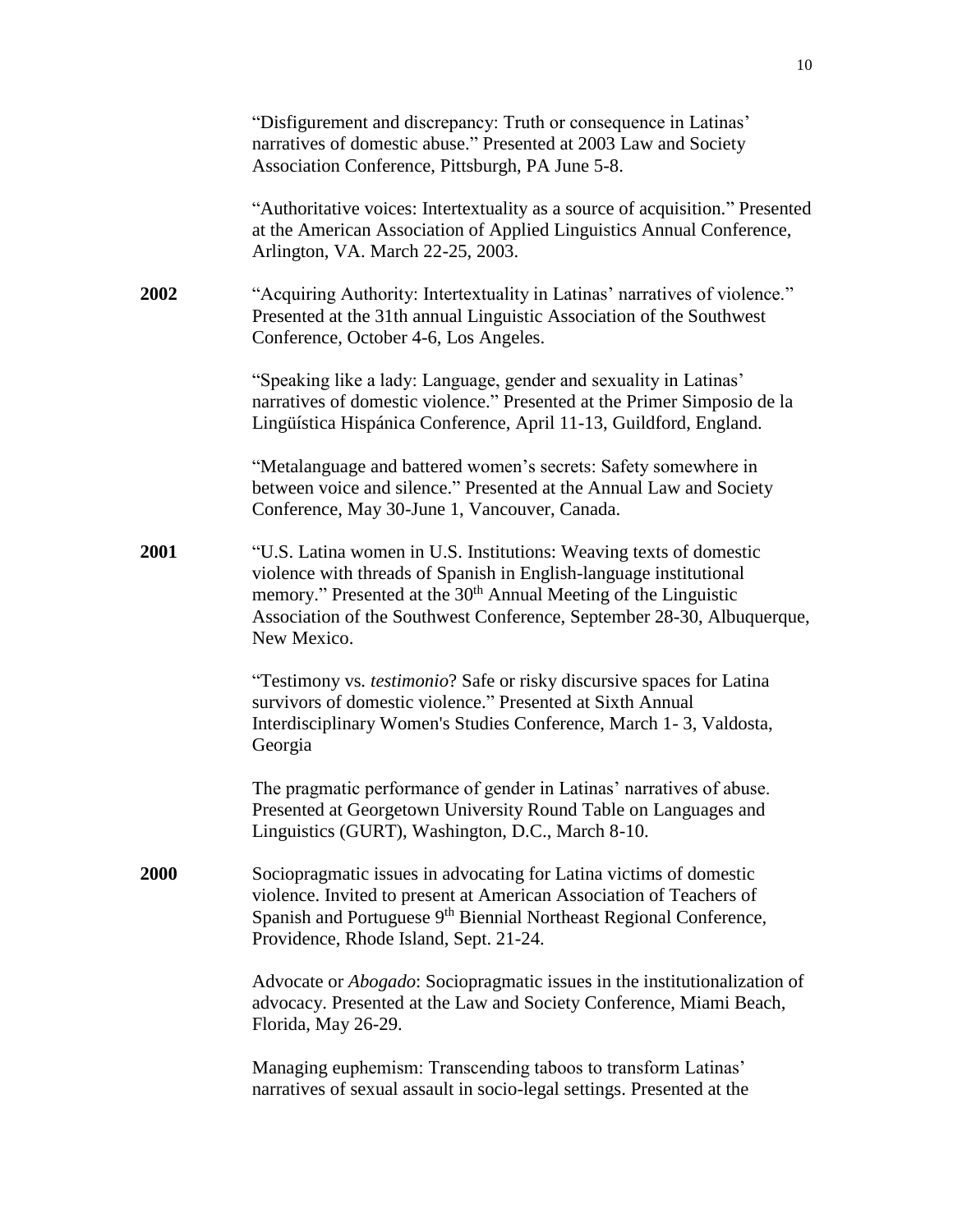|      | Georgetown University Round Table on Languages and Linguistics<br>(GURT), Georgetown, May 4-6.                                                                                                                                                                                                                    |  |  |
|------|-------------------------------------------------------------------------------------------------------------------------------------------------------------------------------------------------------------------------------------------------------------------------------------------------------------------|--|--|
|      | Taboo, transgression and transformation: Negotiating the meaning of<br>sexual assault in Latinas' narratives of violence. Presented at the<br>Louisiana Conference on Hispanic Languages and Literatures, Baton<br>Rouge, Louisiana, March 2-4.                                                                   |  |  |
| 1999 | Mexican-American survivors of rape and abuse: Narrating sexuality and<br>violence. Invited to present at the annual meeting of the International<br>Academy of Sex Research, Stony Brook, June 23-27.                                                                                                             |  |  |
|      | Transformation of Domestic Violence Narratives in Pre-trial Interviews:<br>The Unanticipated Shifting of Roles by the Court Interpreter. Co-authored<br>with Susan Berk-Seligson and presented at the annual meeting of the<br>American Association for Applied Linguistics, Stanford, Connecticut,<br>March 6-9. |  |  |
| 1998 | Latina Survivors of Marital Rape and Domestic Violence: Narrating<br>Abuse to Socio-Legal Professionals. Co-authored with Susan Berk-<br>Seligson at the International Pragmatics Association Annual Conference,<br>Reims, France, July 21.                                                                       |  |  |
|      | <b>Awards and Grants</b>                                                                                                                                                                                                                                                                                          |  |  |
| 2017 | Diversity Projects Development Fund for Seeing Rape plays, \$3,000.                                                                                                                                                                                                                                               |  |  |
| 2016 | Community Engagement Fund, Office for the Advancement of Research,<br>\$1500 for Staging Rape performance in the Black Box Theater, planned talk-<br>back and reception, May 17 & May 19, 2016, John Jay College.                                                                                                 |  |  |

**Student Activity Board, \$750** for *Staging Rape* performance in the Black Box Theater, planned talk-back and reception, May 17 & May 19, 2016, John Jay College.

**2015 Community Engagement Fund, Office for the Advancement of Research, \$1500** for Staging Rape performance in Black Box Theater, planned talk-back and reception, May 13, 2015, John Jay College.

#### **Scholarly Excellence Award, John Jay College**

- **2014 Faculty Leave Award, John Jay College**
- **2013 Elizabeth Gitter Collaborations in Innovations Award.** Getting Lettered: The Complexity of Basic Skills, with Professor Valerie Allen. John Jay College Internal award, \$1,000.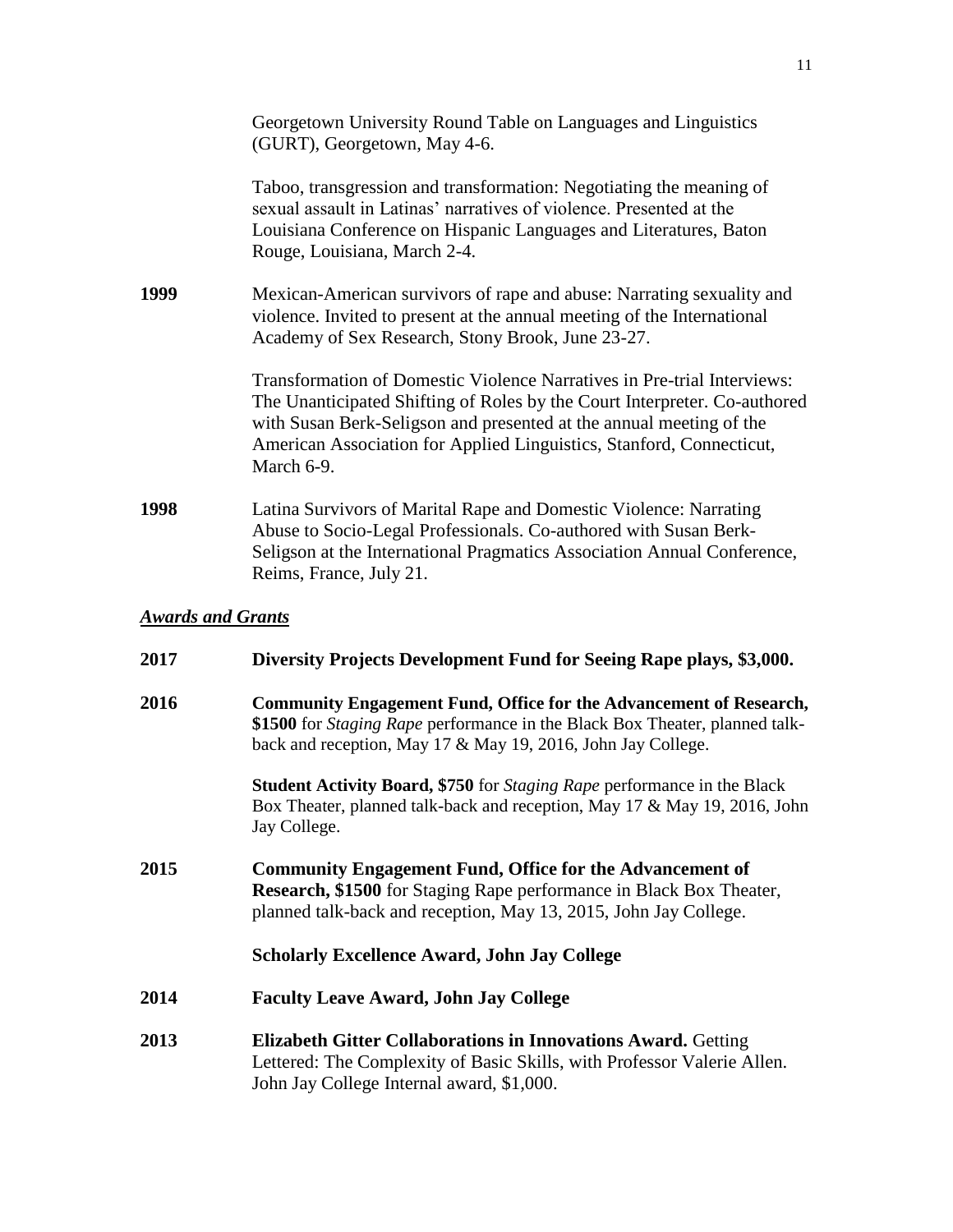|      | <b>Collaborative Research Award.</b> Getting Lettered: The Complexity of<br>Basic Skills. With Professor Valerie Allen. John Jay College Internal<br>Award, \$6000.                                                                                                      |
|------|--------------------------------------------------------------------------------------------------------------------------------------------------------------------------------------------------------------------------------------------------------------------------|
| 2012 | 2010-2012 National Science Foundation (NSF) Cultural Anthropology<br>with Edward Snajdr. The Dynamics of Place Making in Contested Cities.<br>(Proposal Awarded: \$254, 298).                                                                                            |
|      | Moved by the law: Encountering Eminent Domain, Culture and Rights in<br>the Contested City. Proposal submitted with Edward Snajdr for \$260,000<br>to the National Science Foundation's Law and Social Science Program.<br>(Proposal revised, resubmitted and declined). |
| 2011 | <b>PSC-CUNY Grant:</b> Awarded for course release for project, Representing<br>resilience and resistance in rape narratives.                                                                                                                                             |
|      | <b>SSHRC Insight Grant</b> , Canada: "Listening to rape: A discourse analysis<br>of unreported rape narratives" co-PI with Susan Ehrlich, York University<br>(PI), awarded, but not funded.                                                                              |
|      | Moved by the law: Encountering Eminent Domain, Culture and Rights in<br>the Contested City. Proposal submitted with Edward Snajdr for \$260,000<br>to the National Science Foundation's Law and Social Science Program.<br>(Proposal Declined).                          |
| 2009 | <b>PSC-CUNY Grant</b> Awarded for course release for project: The journey<br>beyond legitimacy: Moving forward from what we know about rape.                                                                                                                             |
| 2008 | Research Assistance Program, Office of Advancement of Research,<br>John Jay College, \$1,000 awarded for discourse analysis of materials used<br>in law schools to teach foreign languages.                                                                              |
|      | PSC-CUNY Grant: Awarded for course release for project,<br>Disappearing Discourse: Making good victims of Domestic Violence.                                                                                                                                             |
|      | <b>National Science Foundation (NSF) Agents of Change Program with</b><br>Edward Snajdr and Richard Schwester. (Requested 650,000, awarded, but<br>not funded).                                                                                                          |
| 2007 | PSC-CUNY Grant: Awarded course release for project, Speaking like a<br>lady: Performing gender in Latinas' narratives of domestic violence                                                                                                                               |
| 2006 | Research Assistance Program, Office of Advancement of Research,<br>John Jay College, \$1,000 awarded for discourse analysis of voir dire<br>sessions in Kings County Superior Court.                                                                                     |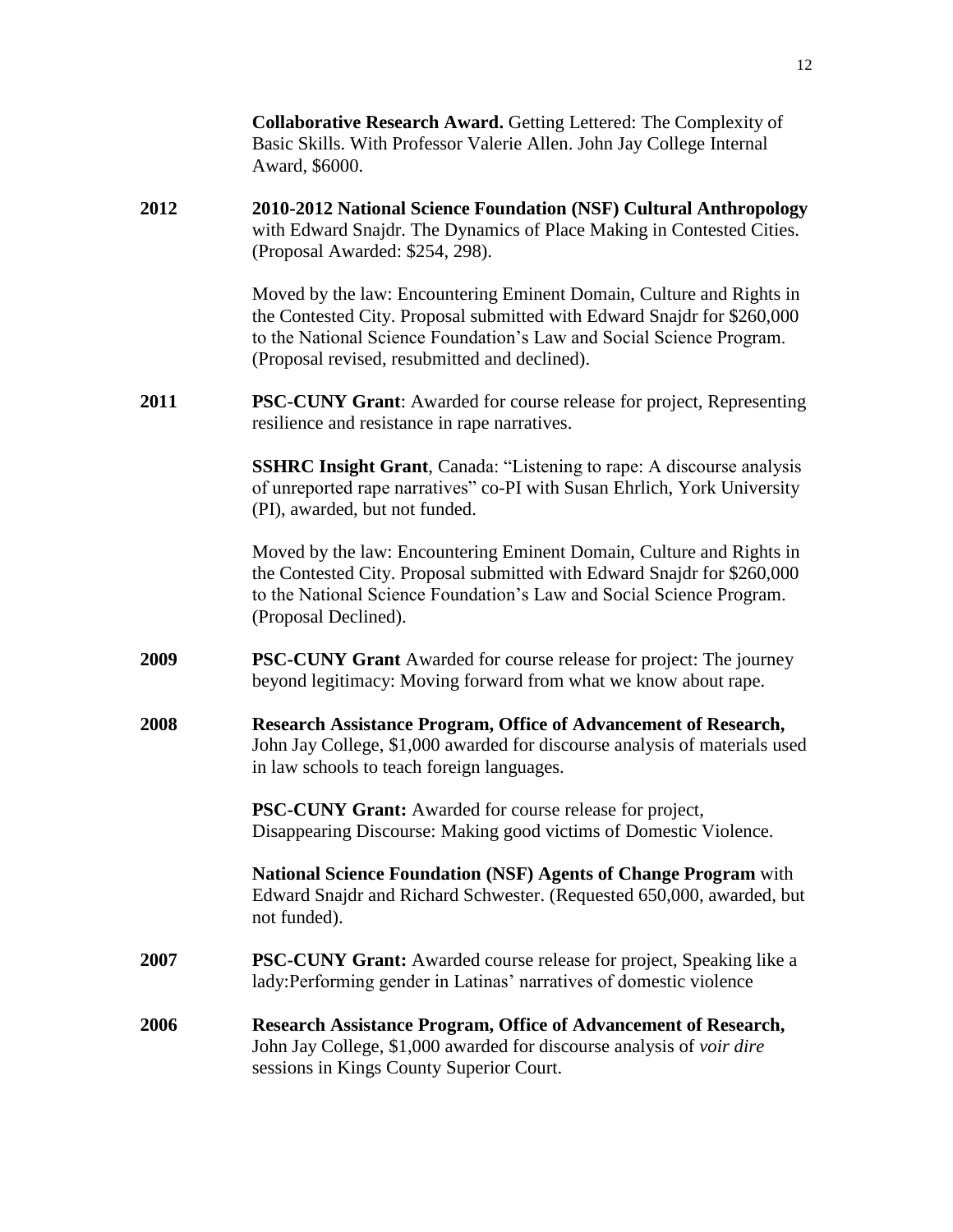| 2004                           | Visiting Scholar Fellowship, Brooklyn Law School.                                                                                                                                                                           |
|--------------------------------|-----------------------------------------------------------------------------------------------------------------------------------------------------------------------------------------------------------------------------|
|                                | <b>COFRS Award</b> , \$8,000 for Summer research on Spanish in Legal<br>Institutions, Florida State University.                                                                                                             |
|                                | <b>National Science Foundation Career Program, "Changing Narratives of</b><br>Illness and Violence: Research and Teaching on U.S. Latino Language<br>and Culture in Medical and Legal Settings," Submitted, but not funded. |
| 2003                           | Winthrop-King Graduate Student Assistantship Award, \$3,000 for<br>Spring to train a graduate student to work on two articles in progress.<br>Florida State University.                                                     |
| 1999-2000                      | First Year Assistant Professor Award for Research, \$10,000 received<br>May 2000, Florida State University.                                                                                                                 |
| 1998-1999                      | Andrew Mellon Predoctoral Fellowship. University of Pittsburgh.                                                                                                                                                             |
| 1997-1998                      | <b>National Science Foundation Doctoral Dissertation Improvements</b><br><b>Research Grant, SBR #9709938, Law and Social Science Program.</b>                                                                               |
| 1997-1998                      | <b>Social Science Research Council, Sexuality Research Program</b><br>Fellowship.                                                                                                                                           |
| 2004                           | Howard Heinz Social Policy Fellowship. Awarded, but declined<br>because of campus residency restrictions requiring fellow to be at the<br>University of Pittsburgh.                                                         |
| <b>Scholarships and Honors</b> |                                                                                                                                                                                                                             |

| 2011 | Awarded "Best Paper" prize at Georgetown University Linguistic<br>Landscape Symposium by conference participants, April 15, 2011.                                    |
|------|----------------------------------------------------------------------------------------------------------------------------------------------------------------------|
| 2004 | Nominated for Modern Language Association (MLA) Book Award for<br>Latino/Latina Literary and Culture Studies                                                         |
| 2003 | Awarded pre-tenure leave for Fall 2003 after a successful third-year<br>review of teaching and scholarship by the Department of Modern<br>Languages and Linguistics. |
| 2002 | Selected as one of ten FSU faculty members to participate in NEH grant<br>application written by Alec Hargreaves and Sumner Twiss for seminar on<br>Human Rights.    |
| 2001 | Awarded Human Rights Course Development Grant for my proposal to<br>devise a new course, "Discourse and Discrimination: A Pragmatic                                  |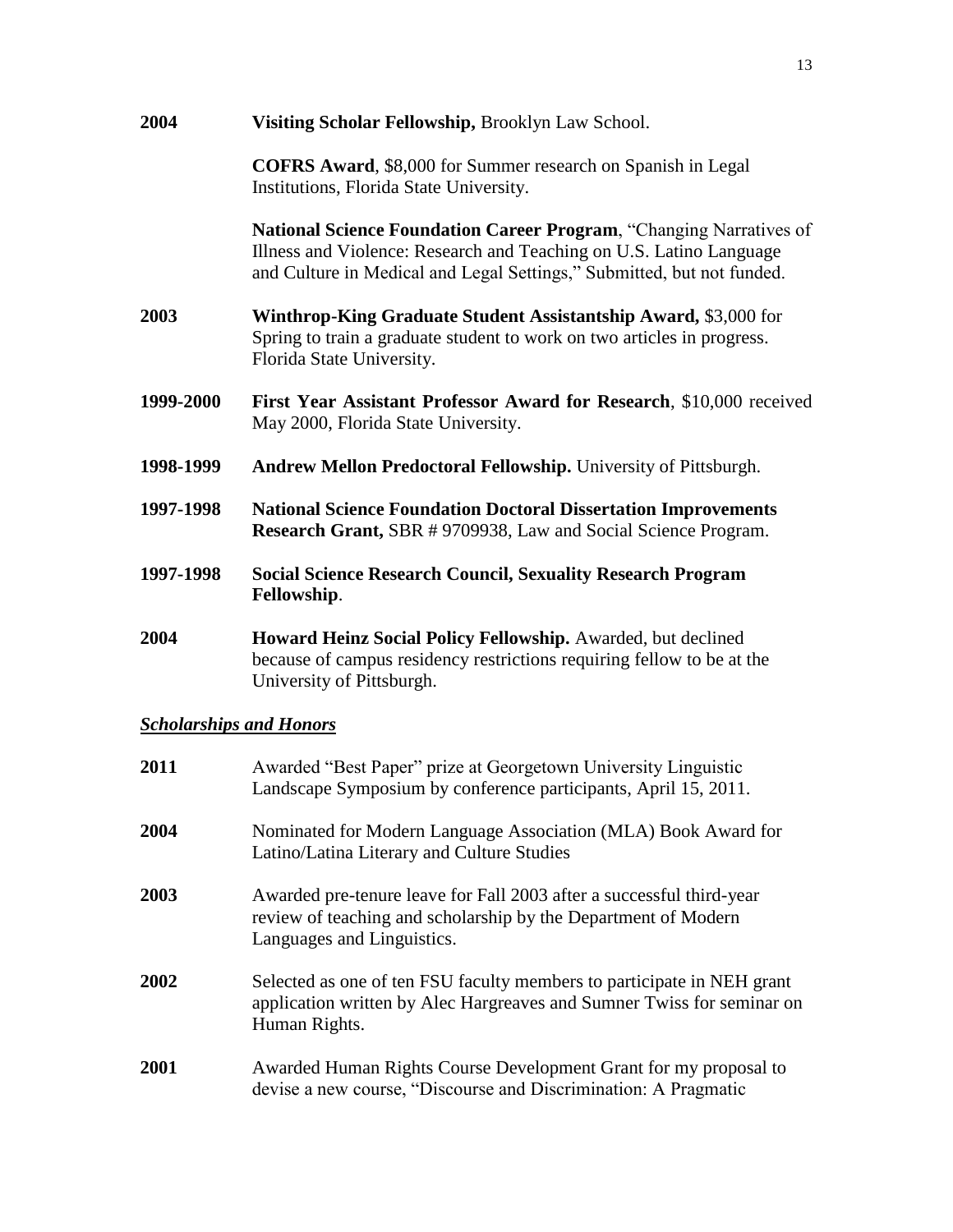|                       | Examination of Language and Human Rights," Center For Human Rights,<br>Florida State University, July-August, 2001.                                                                                                                                                                                          |
|-----------------------|--------------------------------------------------------------------------------------------------------------------------------------------------------------------------------------------------------------------------------------------------------------------------------------------------------------|
| 1999-2001             | Awarded small grants, Department of Modern Languages and Linguistics<br>for travel to field sites, transcription fees, translation of transcription fees<br>and correction of transcription fees.                                                                                                            |
| 1999                  | Selected by the Dean of Arts and Sciences as the Graduate Student<br>Respondent on behalf of all honorees at Honor's Convocation Ceremony,<br>University of Pittsburgh, Feb. 26, 1999.                                                                                                                       |
| 1996                  | National Resource Fellowship: Foreign Language Area Studies<br>Fellowship. Center for Latin American Studies, University of Pittsburgh.<br>Fellowship awarded to study intensive Portuguese and Brazilian Culture at<br>the Universidade Federal de Santa Catarina, Florianopolis, Brazil<br>(Summer study). |
| 1995-1996             | National Resource Fellowship: Foreign Language Area Studies<br>Fellowship. Center for Latin American Studies, University of Pittsburgh.                                                                                                                                                                      |
| 1990                  | S.W. Calkins Memorial Scholarship for journalism.                                                                                                                                                                                                                                                            |
| 1989                  | A. W. McDowell Memorial Scholarship for journalism.                                                                                                                                                                                                                                                          |
| <u>Field research</u> |                                                                                                                                                                                                                                                                                                              |
| 2013-2014             | Sabbatical year, León, Spain to begin establishing a field site on past and<br>present plurilingualism in Spain.                                                                                                                                                                                             |
|                       |                                                                                                                                                                                                                                                                                                              |

- **2012-Present** John Jay College students and faculty members and Columbia students and faculty members' interviews about their reading and writing practices with Co-PI Professor Valerie Allen.
- **2010-Present** Atlantic Yards and the Gentrification of Brooklyn, NY, with Co-PI Professor Edward Snajdr.
- **2003-2005** New York City, funded Visiting Professorship, Department of Anthropology, John Jay College, Visiting Scholar, Brooklyn Law School.
- **1997-1998** Field Research in cities in United States Southwest, funded by the National Science Foundation's Law and Social Science Program and the Social Science Research Council's Sexuality Research Fellowship Program.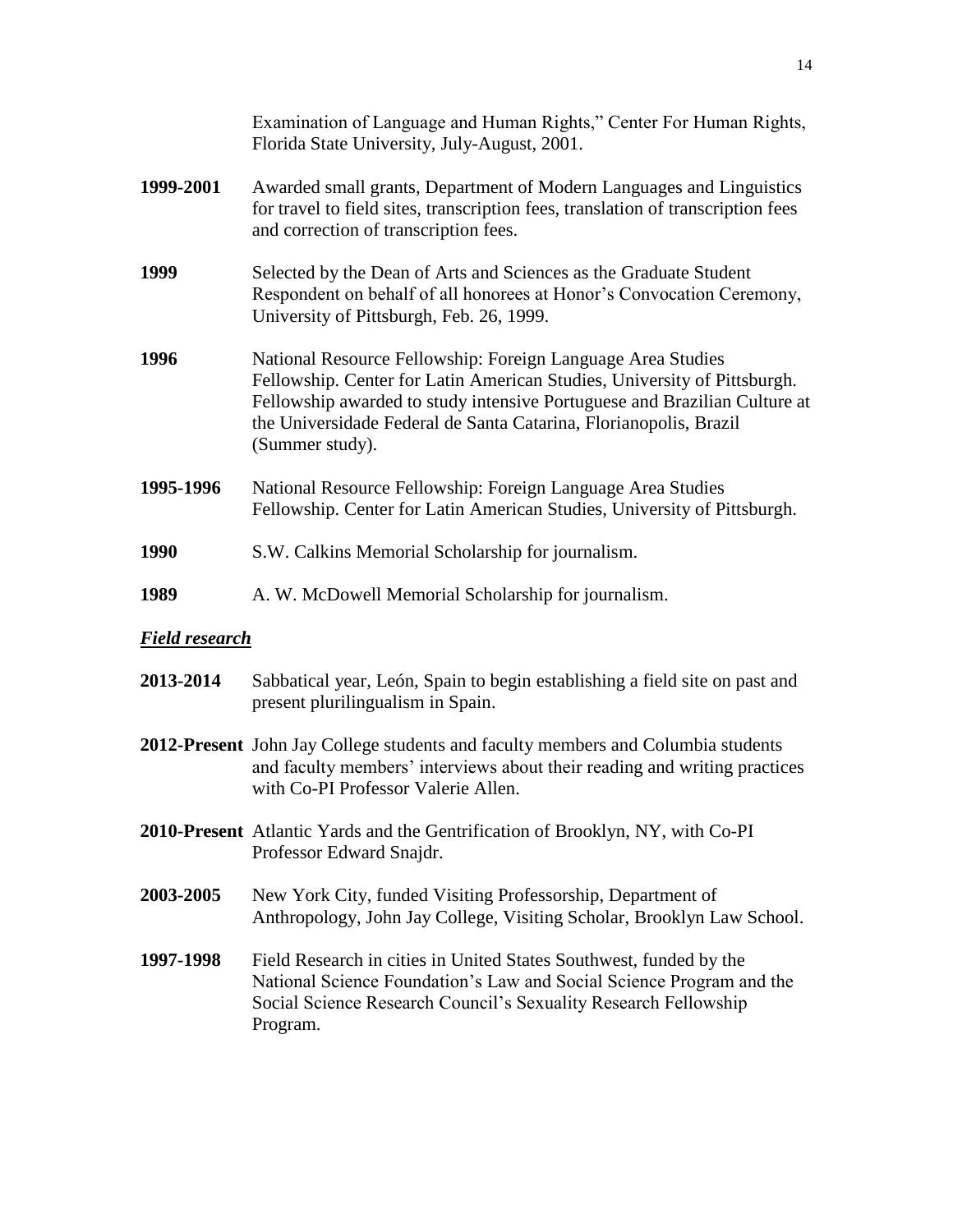- **1997** Doctoral Dissertation Preliminary Field Research in Pittsburgh, PA, with Allegheny County Police Department and Pittsburgh Action Against Rape, Spring.
- **1996** Gender-related Crimes in Police Precincts Staffed by Women, Short-term research carried out in Florianopolis, Brazil, Sexta Delegacía da Mulher, Summer.

## *Areas of specialization*

**Geographical**: U.S. Southwest, New York City, Brooklyn, NY, and León, Spain.

**Topical**: Sociolinguistics, Pragmatics, U.S. Latino Cultural and Linguistic Practices, Language and Gender, Law and Language, Narrative and Discourse Analyses, Legal and Linguistic Ethnography, Bilingualism and Biculturalism in the public sphere, Urban Linguistic Landscapes, Language and Redevelopment, Gentrification and Reading and Writing Practices among college students and professors.

#### *Languages*

English: Native speaker Spanish: Near-native proficiency. Portuguese: Reading and some speaking and comprehension proficiency.

#### *Invited presentations and lectures*

- **2017** Invited Keynote Speaker for International Association of Forensic Lingusitics, Porto, Portugal, July 12-14. Title TBA.
- **2016** Invited to be discussant on panel, "Embodied evidence, Latino/a migrants and everyday (extra)ordinary violence," at the at the  $115<sup>th</sup>$  annual meeting of the Association of American Anthropologists, Minneapolis, Minnesota, November 16.
- **2015** What the signs say: Gentrification, gender and the whitening of Brooklyn. Invited lecture for International Linguistic Association's monthly meetings. November 14, held at the Borough of Manhattan Community College.

"Current issues for U.S. Latinos in the U.S. Legal System." Invited lecture for MetroLALSA Conference, at Brooklyn Law School, April 18.

"The Strangeness of writing and what that says about culture." Invited lecture for Stuyvesant High School's Anthropology Club. March 6.

**2014** The Anthropology of Place-making in Brooklyn, New York. Colegio de la Asunción, León, Spain, February 5, and 12.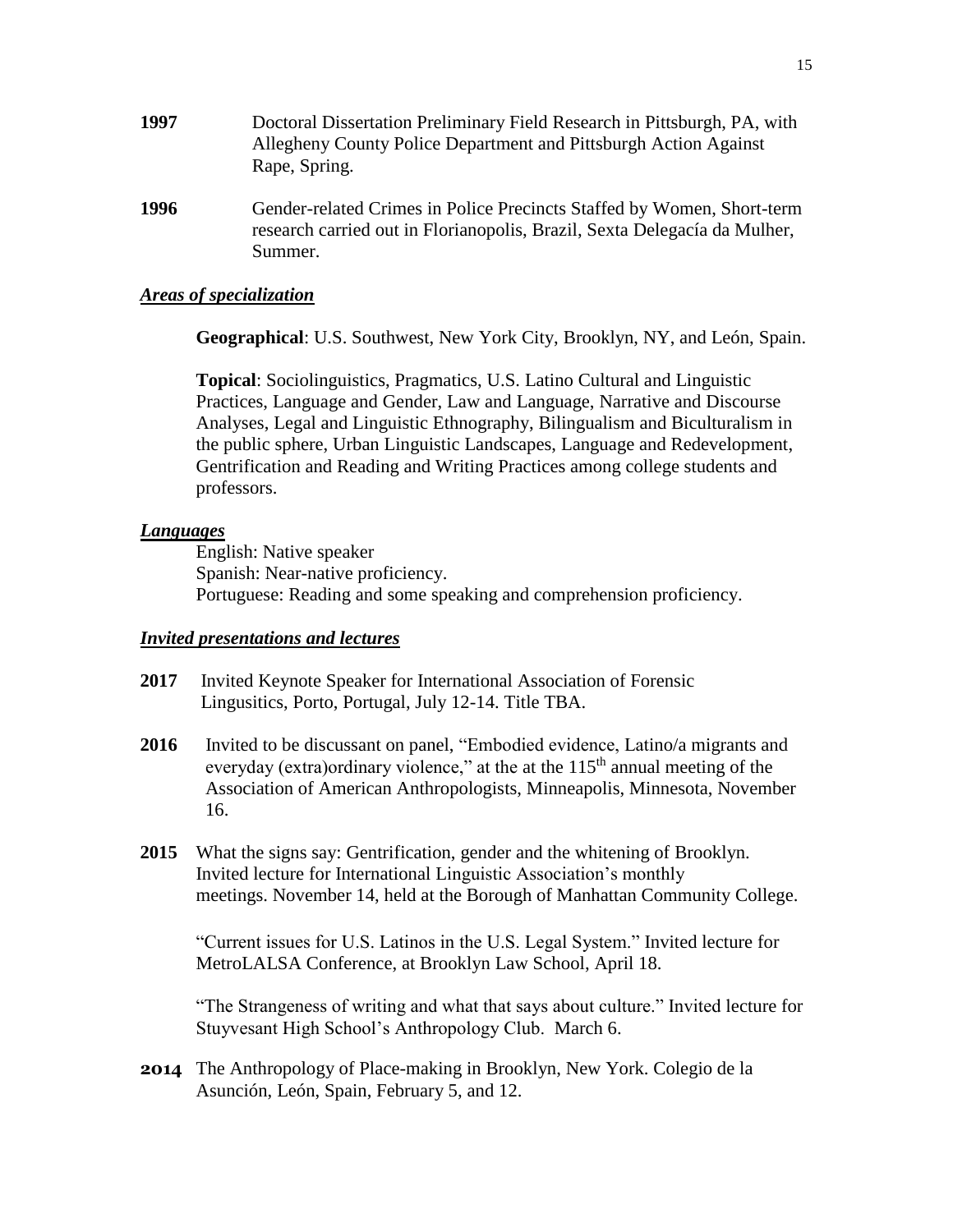Monthly Lecture: "La comprensión empieza con la observación: los usos de la antropología en la vida cotidiana" (Comprehension begins with observation: The uses of anthropology in everyday life). In Spanish for parents and family school. Colegio de la Asunción, León, Spain, November – May.

- **2013** The Anthroplogy of Place-making in Brooklyn, New York. Colegio de la Asuncion, León, Spain, December 4 and 18.
- **2011 "**Place in Ethnography: Atlantic Yards in the Making of Brooklyn." Invited by Professor Cotten Seiler to present (with Edward Snajdr) research on Atlantic Yards to an Ethnography Seminar in American Studies, Dickinson College, March 28.
- **2008 "**Beyond the clash of conceptualizations: Rape, resistance and resilience in protective order interviews." Invited to participate in the Cardiff Roundtable in Language and Communication's special conference on Lay vs. Legal Communication. Held outside Newtown, Wales, United Kingdom July 23-25, 2008.
- **2006** "Handling verbal abuse: Creating Latina victims' credibility in legal contexts." Invited by the Department of Spanish and the Department of Criminal Justice, University of Illinois, Chicago, November 6, 2006.
- **2004** "The politics of testimony and *testimonio*: What can law say to literature?" Invited by the Center for the Study of Law, Language and Cognition, Brooklyn Law School, October 28, 2004.

"Foreign Tongues in the Public Sphere: The Transformation of Latinas' Voices in the Law." Invited by the Department of Spanish to present at the University of Akron, Akron, November 4, 2004.

"Latina Survivors of Domestic Abuse and the U.S. Legal System: Lessons from the Law Clinic." Invited by Brooklyn Law School Student Clinic, Nomvember, 2004.

"Latinas' Changing Stories: Truth or Consequence for Domestic Violence and U.S. Legal Institutions." Invited by the Department of Anthropology and Sociology to present research at Southwestern University, Georgetown, TX, October 4, 2004.

"Latinos, Language and the Law." Presented to the course, "American Cultural Pluralism and the Law," John Jay College, Alisse Waterston, Professor, March 31.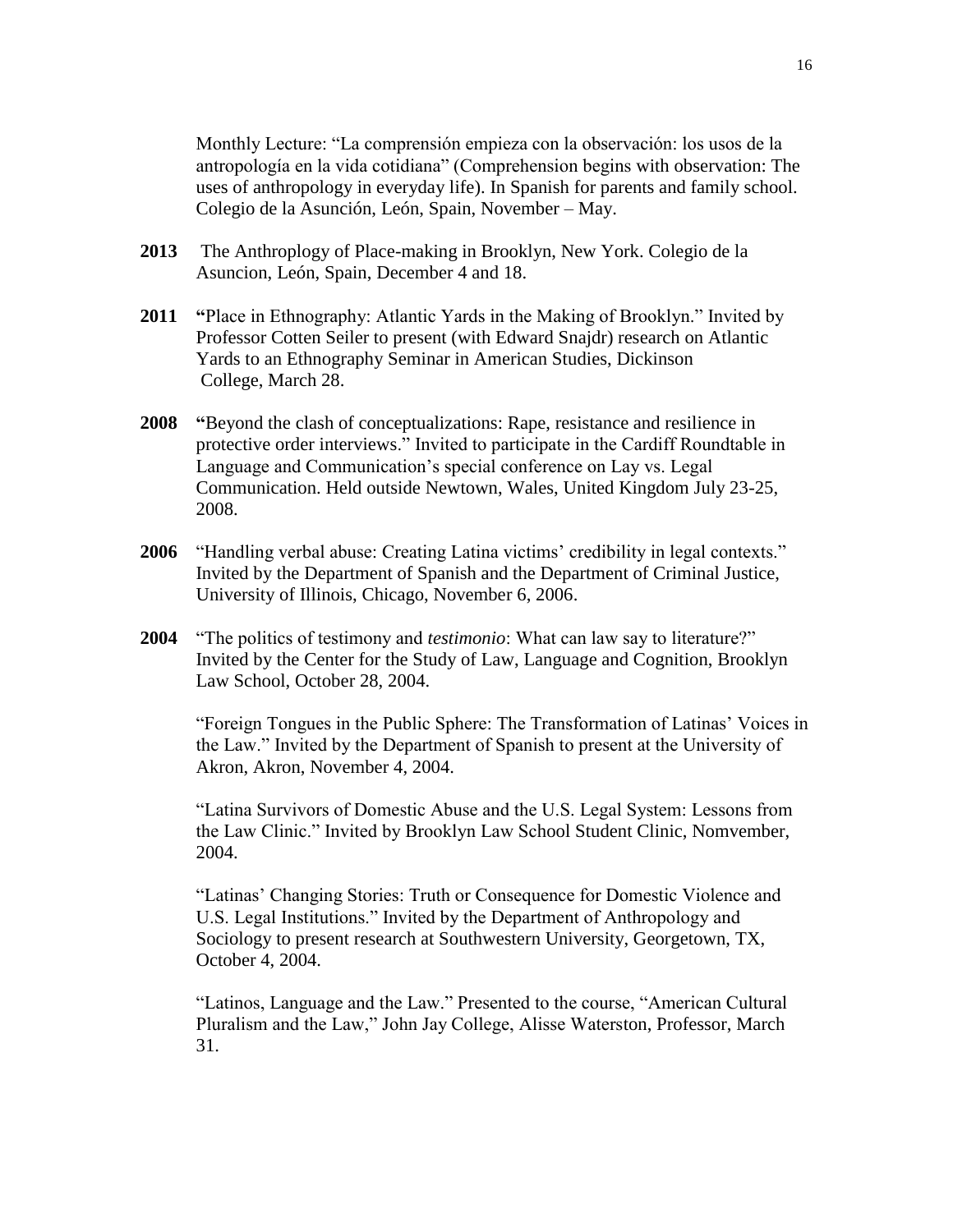# *Departmental, college and university service*

| 2016-2017 | Promotion and Tenure Appeals Committee, Present until 2018, John Jay<br>College                                                              |
|-----------|----------------------------------------------------------------------------------------------------------------------------------------------|
|           | Selected as PSC-CUNY Interdisciplinary Studies Chair for PSC-<br>proposals, 2015- Present                                                    |
|           | Fulbright Host to Professor Mariana Svric from Bosnia-Herzegovina                                                                            |
|           | <b>CUNY BA Advisor for Izabela Qafa</b>                                                                                                      |
| 2015-2016 | Strategic Plan for John Jay at 50 Subcommittee: Fostering a supportive<br>environment for faculty, Fall                                      |
| 2014-2015 | Elected to the Promotion and Tenure Appeals Committee Present until<br>2018, John Jay College                                                |
|           | <b>Faculty Organizer of Department Lecture Series</b>                                                                                        |
|           | Faculty Organizer of Events for Majors/Minors/Students Interested in<br>degrees Anthropology and Culture and Deviance Studies                |
|           | Member of Provost's Ad Hoc Strategic Plan Committee for John Jay at 50                                                                       |
|           | Elected to the Nominations Committee, American Anthropological<br>Association                                                                |
| 2012-2013 | <b>College Council Executive Committee</b>                                                                                                   |
|           | Faculty Senate, Senator at Large                                                                                                             |
|           | College Council, Representative at Large                                                                                                     |
|           | <b>Anthropology Department Outcomes Assessment Committee</b>                                                                                 |
|           | Taught class for John Jay College Open House: The Public Nature of<br>Human Sexuality, November 11, 2012                                     |
|           | Submitted application and writing for Culture and Deviance Studies'<br>major, Josephine Chumpitaz to John Jay's Finest (submission accepted) |

Faculty Development Day Planning Committee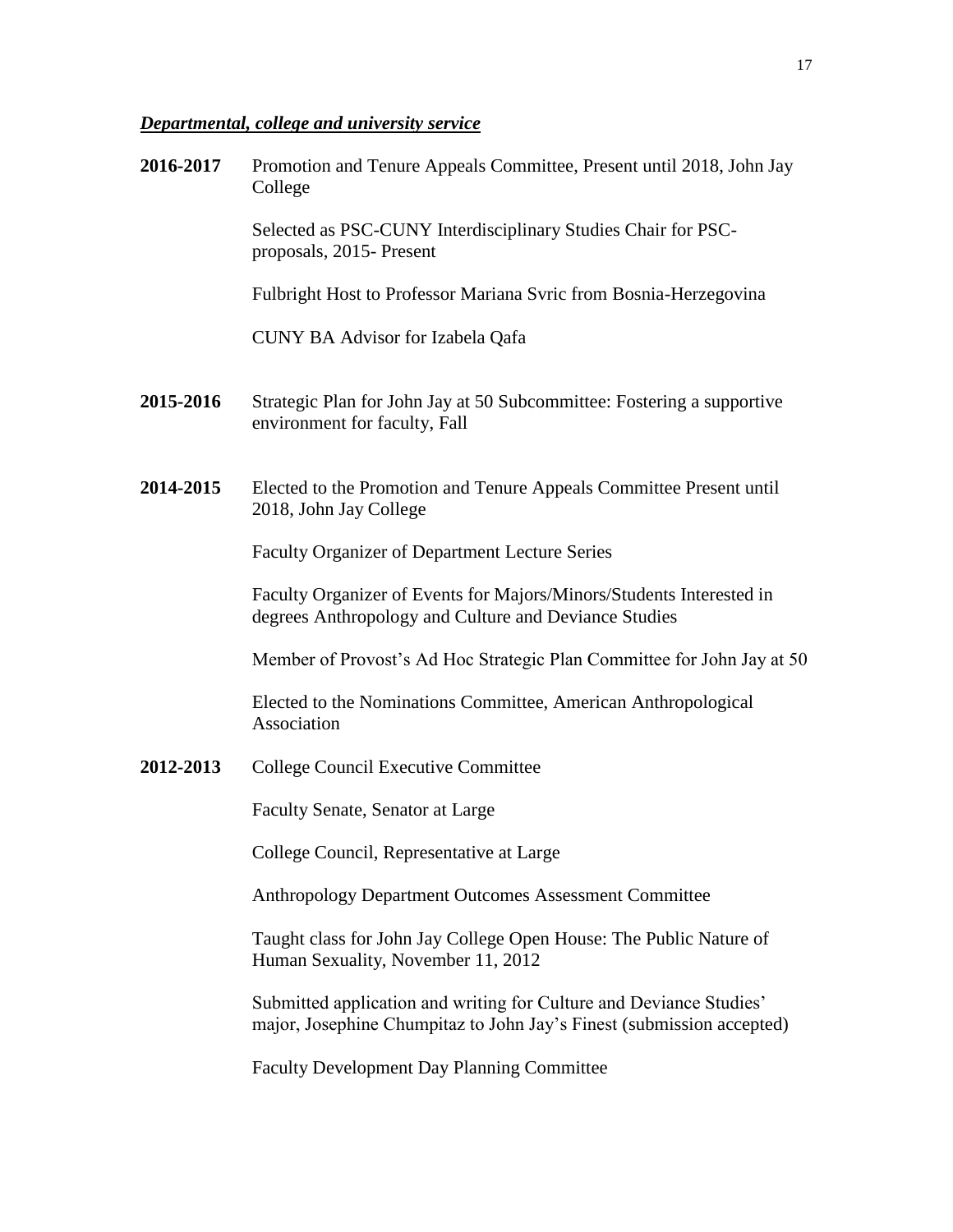- **2011-2012** Celebration of Majors Committee, Anthropology Department Anthropology Department Outcome Assessment Committee
- **2010-2011** Celebration of Majors Committee, Anthropology Department
- **2009-2010** General Education Committee

Faculty Senate, Representing Anthropology

College Council, Representing Anthropology

Research Advisory Committee

Undergraduate Research Group

Gender Studies Search Committee, Representing Anthropology

**2008-2009** Research Advisory Committee

Faculty Senate, Representing Anthropology

College Council Member, Representing Anthropology

**2007-2008** Faculty Senate, Representing Anthropology

College Council Member, Representing Anthropology

Invited to participate on College-wide improvement of teaching initiative and workshop

Co-chair Anthropology Search Committee

**2006-2007** Curriculum Committee, Department of Anthropology, John Jay College

> Website Committee Chair, Department of Anthropology, John Jay College.

**2005** Faculty Senator representing the Department of Anthropology, John Jay College.

College Council, John Jay College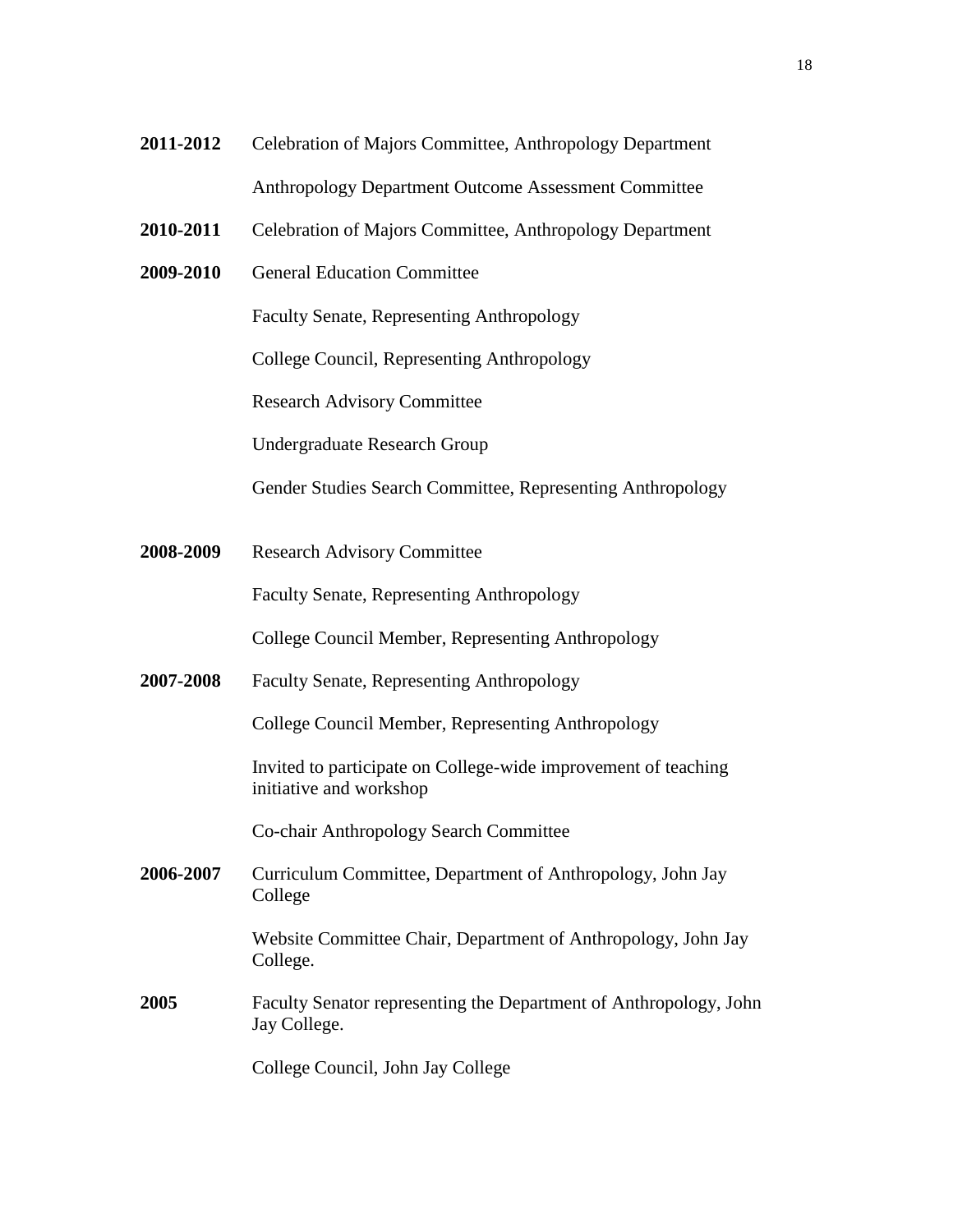|             | Curriculum Revision Committee, Department of Anthropology, John<br><b>Jay College</b>                                                                                                                                                                                                                               |
|-------------|---------------------------------------------------------------------------------------------------------------------------------------------------------------------------------------------------------------------------------------------------------------------------------------------------------------------|
|             | Committee for the Development of Interdisciplinary MA in Forensic<br>Linguistics, John Jay College                                                                                                                                                                                                                  |
| <b>2002</b> | Co-organizer (with Alec Hargreaves, Irene Padavic and Melonie Herron)<br>of International Conference: Anti-discrimination Policies in France and<br>the United States sponsored by the Institute for Contemporary French and<br>Francophone Studies and held at Florida State University, November 21-<br>23, 2002. |
| 2000-2003   | Chair, Spanish Applied Linguistics/Formal Linguistics Search Committee,<br>Department of Modern Languages and Linguistics, Division of Spanish<br>and Portuguese, Florida State University                                                                                                                          |
|             | Coordinator for Spanish Reading and Conversation (SPN 3201)                                                                                                                                                                                                                                                         |
|             | Member of University Space Committee                                                                                                                                                                                                                                                                                |
|             | Member of Grants-writing Committee                                                                                                                                                                                                                                                                                  |
|             | Member of Undergraduate Curriculum Committee                                                                                                                                                                                                                                                                        |
|             | Member Applied Linguistics and Language Studies Committee                                                                                                                                                                                                                                                           |
|             | Member Winthrop-King Graduate and Undergraduate/Graduate<br>Fellowship Awards Committee                                                                                                                                                                                                                             |
| <b>2000</b> | French Applied Linguistics Search Committee, Department of Modern<br>Languages and Linguistics, Florida State University.                                                                                                                                                                                           |
|             | Invited by Dean Donald Foss, College of Arts and Sciences, to speak at<br>new faculty orientation, Fall 2000, Florida State University.                                                                                                                                                                             |
|             | Departmental representative for Summer 2000 graduation ceremony,<br>Modern Languages and Linguistics, Florida State University.                                                                                                                                                                                     |
| 1999        | Undergraduate Program Review Committee, Department of Modern<br>Languages and Linguistics, Spanish Division, Florida State University.                                                                                                                                                                              |
|             | Professional Seminar for Graduate Students Committee, Department of<br>Modern Languages and Linguistics, Spanish Division, Florida State<br>University, 1999-2002.                                                                                                                                                  |

# *Service to the profession*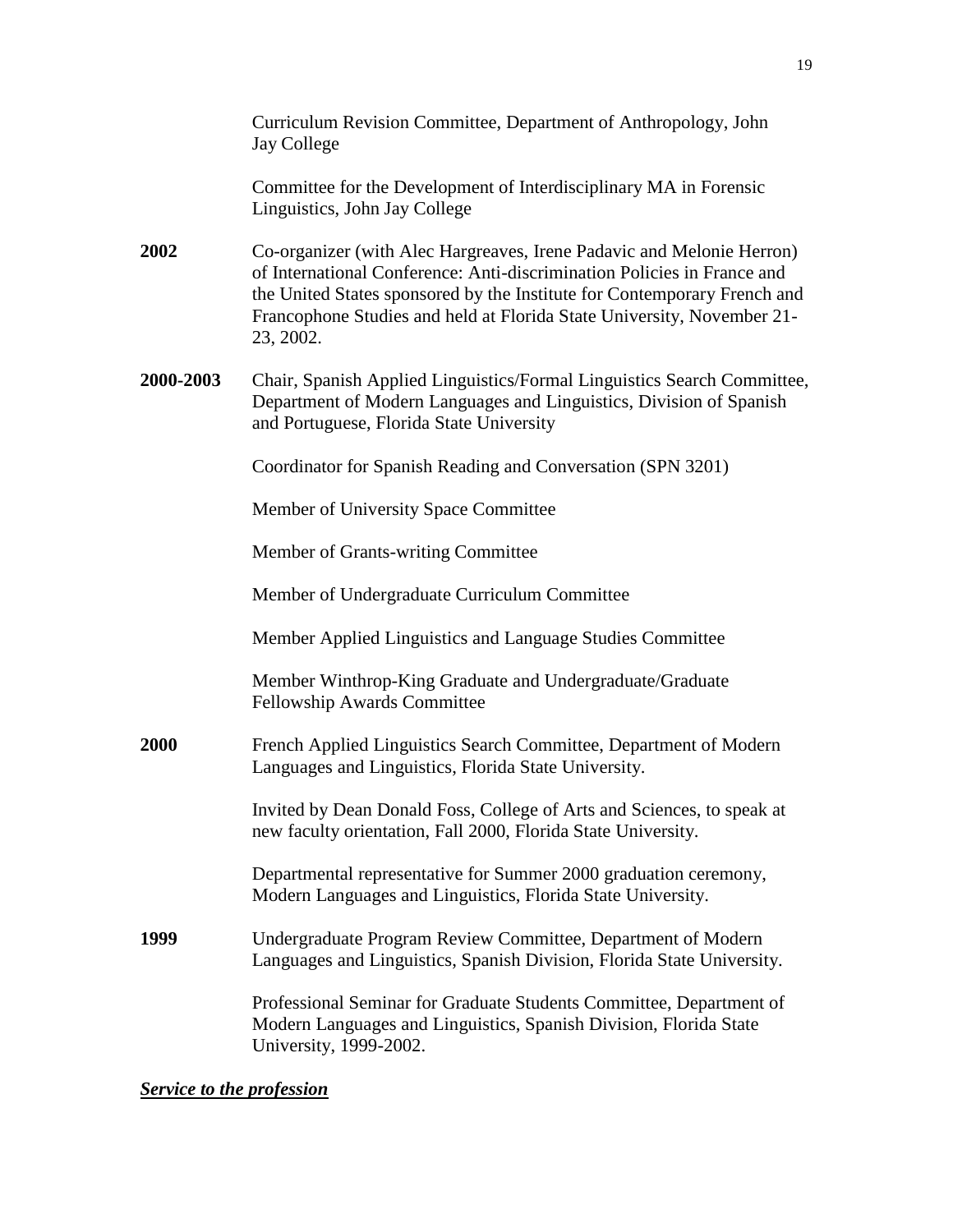**Linguistics Seat for Nominations Committee**, American Anthropological Association, Fall 2015-2018.

**External Examiner,** Ph.D. thesis, Where the Evil Surprises Lay: The Rapes and Sexual Murders of Leslie Mahaffy and Kristen French and Fear Mongering in the City of St. Catherines, June 30, 2010,Women's Studies, York University, Toronto, Canada.

**Discussant on panel,** Law and Society Conference, Montreal, Canada, May 2008

**Senior Member-at-Large**, Association of Political and Legal Anthropology, 2006-2008

**Representative from Department of Anthropology**, John Jay College of Criminal Justice to help coordinate Forensic Linguistics Conference, April 15-17, 2004, John Jay College, CUNY.

**Member 2005 American Anthropological Association (AAA) Program Committee**, Responsible for organizing Presidential Panels in Linguistic Anthropology.

## *Other professional activities*

Reviewer of book manuscript for Oxford University Press Reviewer of book proposal for Cambridge University Press Reviewer of submitted manuscript for Journal of ESP (English for Special Purposes) Across Cultures National Science Foundation Reviewer of proposals on Spanish in the U.S., Language and Linguistics in general, and gender and language Reviewer of tenure file for Professor of Spanish Reviewer of submitted manuscript for *Law, Culture and the Humanities Journal* Reviewer PSC-CUNY grants Abstract Reviewer for IGALA Abstract Reviewer for Georgetown University Roundtable on Linguistics, Fall 2007 Reviewer of submitted manuscript to *Feminist Criminology* (Editor, Helen Eigenberg) Reviewer of submitted manuscripts (4) to *International Journal of Speech, Law and Language* (Editor, Ronald Butters) Reviewer of submitted manuscript to *Field Methods* (Editor, H. Russell Bernard) Reviewer of submitted manuscript to *Journal of Sociolinguistics* (Editor, Monica Heller) Reviewer of submitted manuscript to *Linguistics and Education* Reviewer of submitted manuscript to *Spanish in Context* Reviewer of submitted manuscript to *Text &Talk* (Editor, Srikant Sarangi) Reviewer of submitted manuscript to *Medical Anthropology: Cross-cultural studies in health and illness* (Editor, Stacy Leigh Pigg) Reviewer of submitted manuscript to *Sociological Inquiry* (Editor, Charles Faupel) Reviewer of submitted manuscript to *Applied Linguistics* (Editor, Claire Kramsch) Reviewer of submitted manuscripts (2) to *Language in Society* (Editor, Jane Hill). Reviewer of published books, *Forensic Linguistics*, (Editor, Janet Cotterill) Reviewer of published books, *Language in Society* (Editor, Jane Hill) Reviewer of published books, *Journal of Sociolingusitics* (Editors, Adam Jaworski)